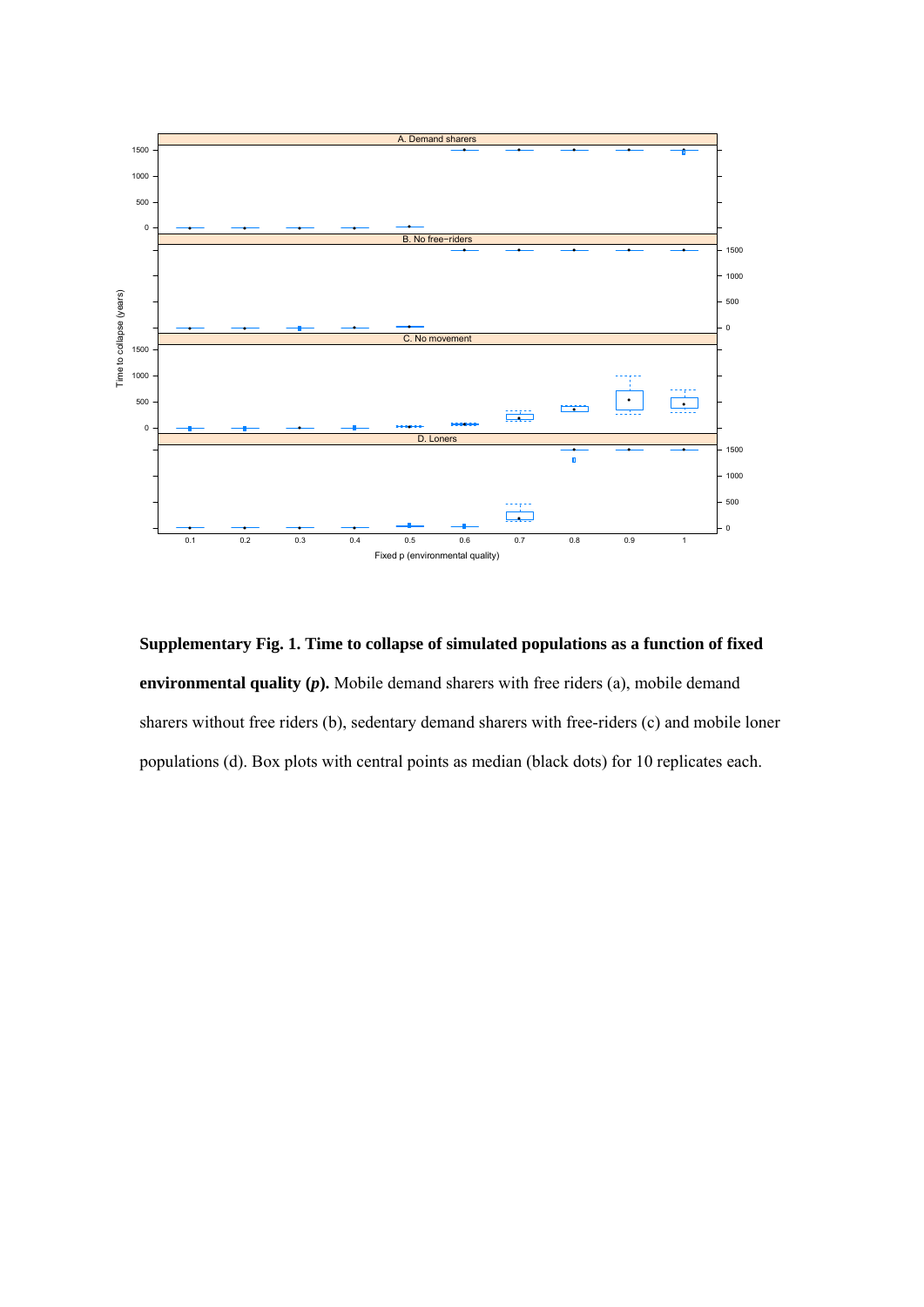

**Supplementary Fig. 2. Time to collapse of simulated populations as a function of variable environmental quality (***p*). Mobile demand sharers with free riders (a), mobile demand sharers without free riders (b), sedentary demand sharers with free-riders (c) and mobile loner populations (d). Box plots with central points as median (black dots) for 10 replicates each.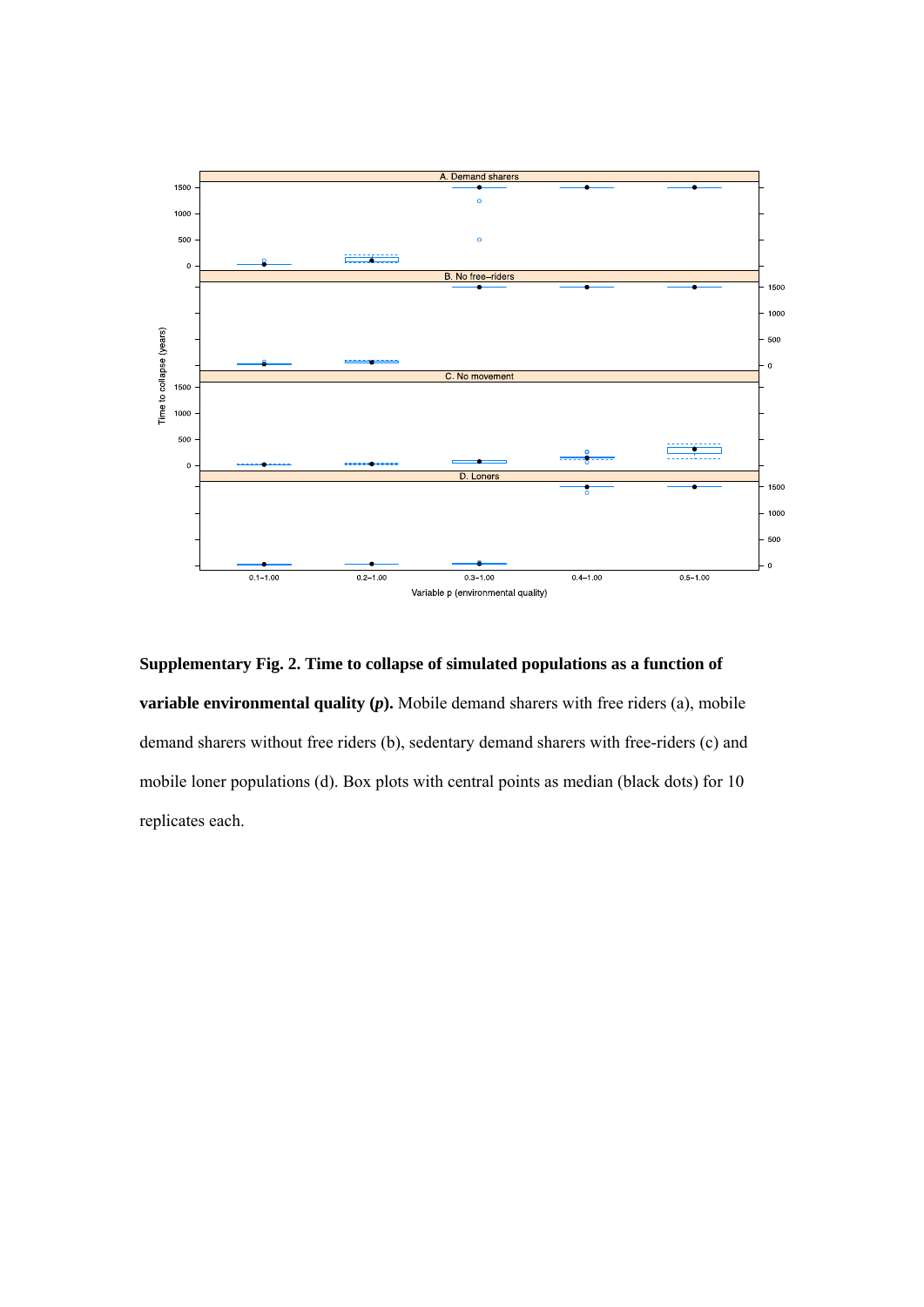

**Supplementary Fig. 3. Time to collapse of simulated populations as a function of mutation rate (***m*). Mobile demand sharers with free riders (a) and sedentary demand sharers with free-riders (b). Box plots with central points as median (black dots) for 10 replicates each.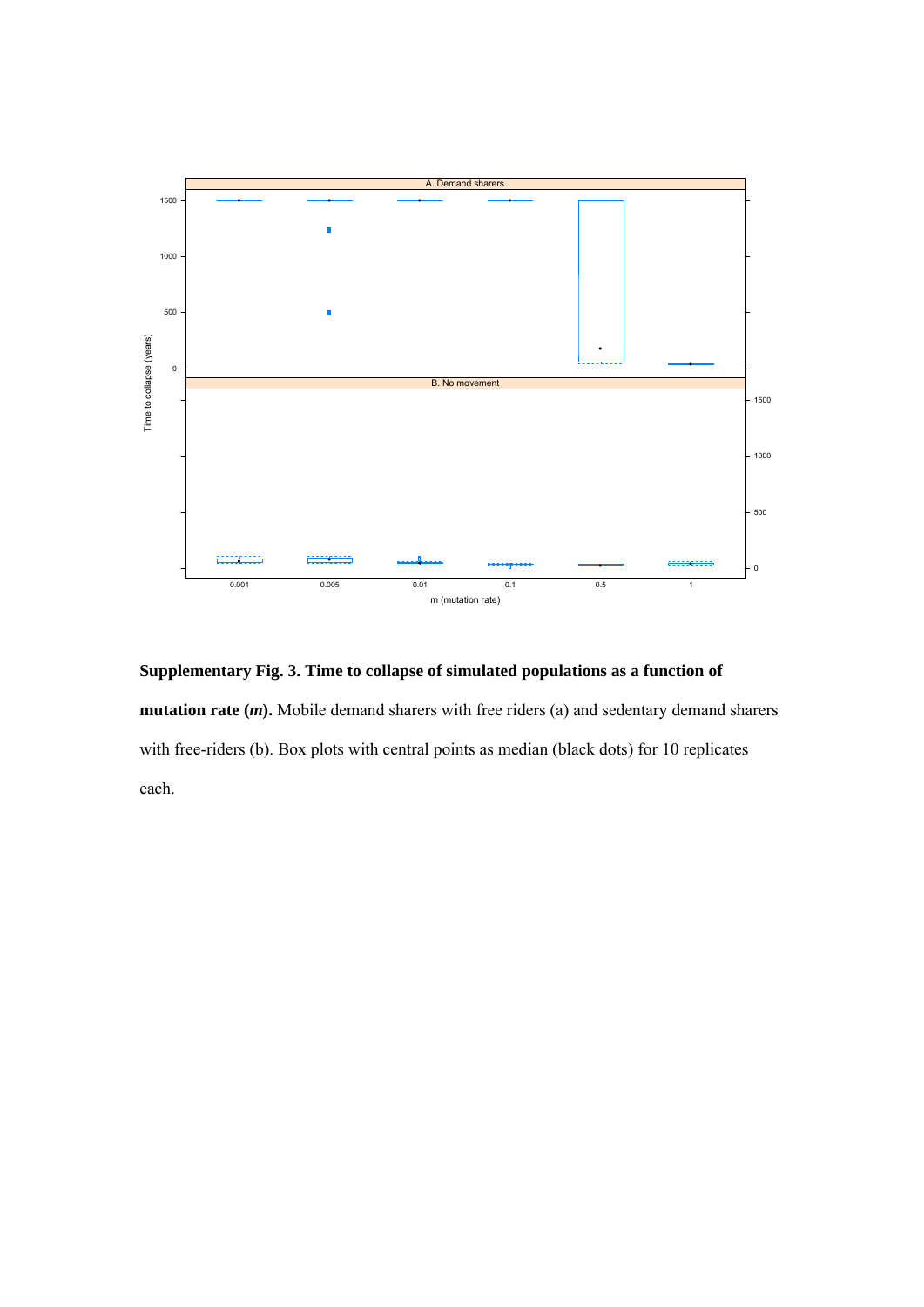



**Supplementary Fig. 4. Time to collapse of simulated populations as a function of mutation rate (** $m=0$ **) and environmental quality (** $p=1$ **).** Results shown for sedentary demand sharers with free-riders. Box plots with central points as median (black dots) for 10 replicates each.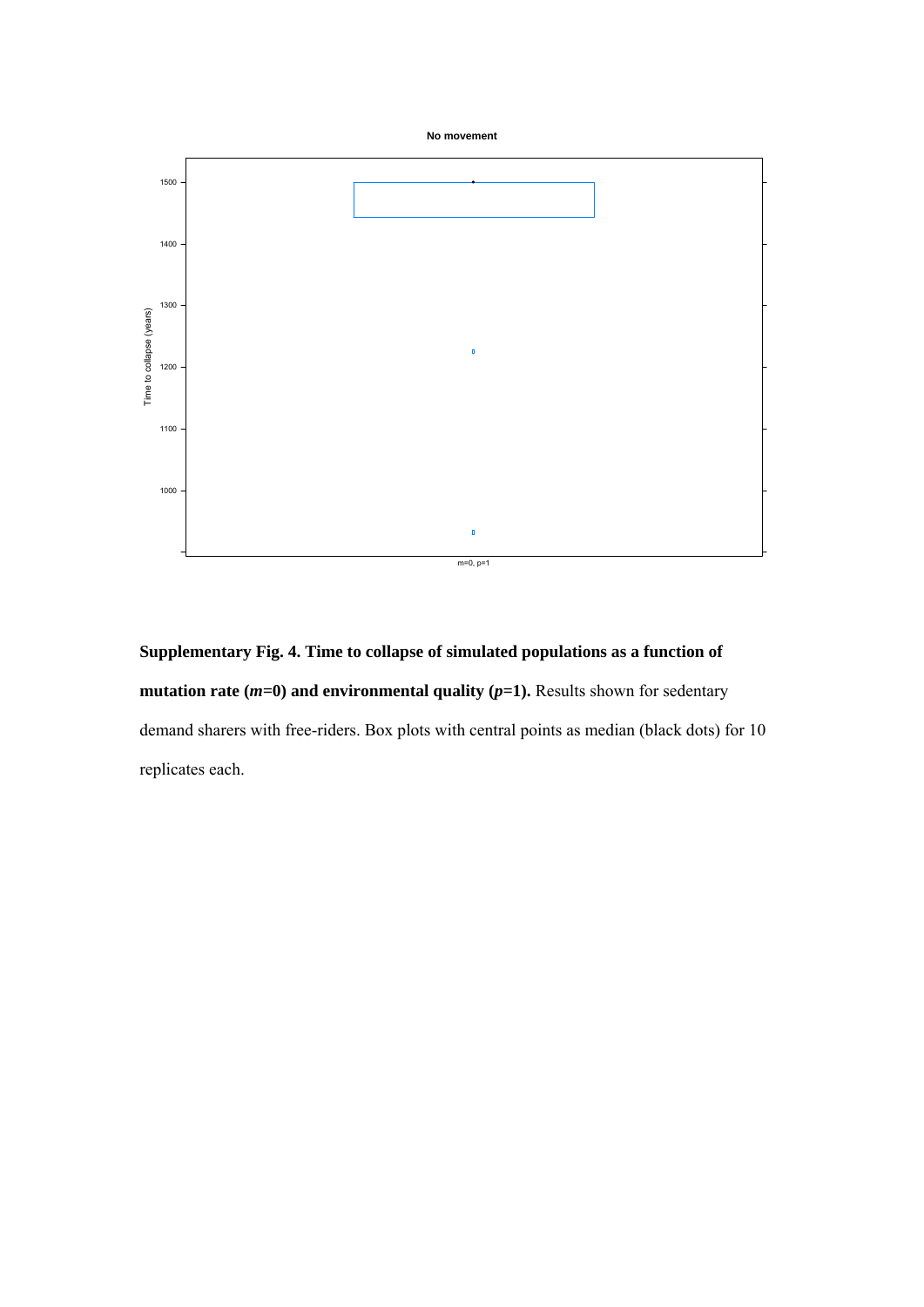

**Supplementary Fig. 5. Age specific caloric production rates in real hunter-gatherers and for modelled populations.** Daily averages for real hunter-gatherers age specific caloric production (solid line, open circles) from Kaplan *et al*.<sup>1</sup> plotted against modelled curves. Age at peak hunting ability curves shown for parameter *peak* set at 25 years (dotted line), 35 years (solid line) and 45 years (dashed line).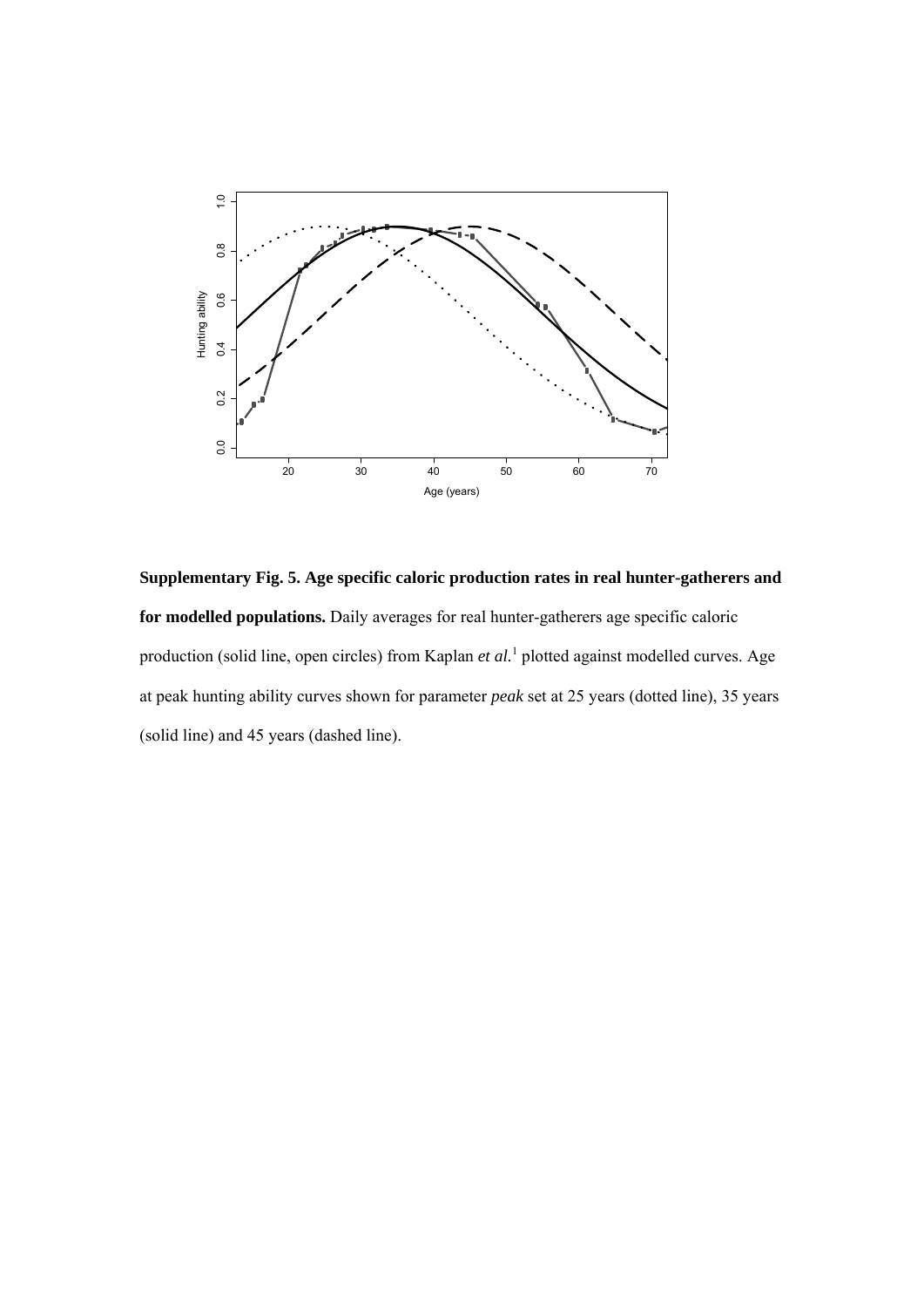

**Supplementary Fig. 6. Time to collapse of simulated populations as a function of age at peak hunting ability (***peak***).** Mobile demand sharers with free riders (a), mobile demand sharers without free riders (b), sedentary demand sharers with free-riders (c) and mobile loner populations (d). Box plots with central points as median (black dots) for 10 replicates each.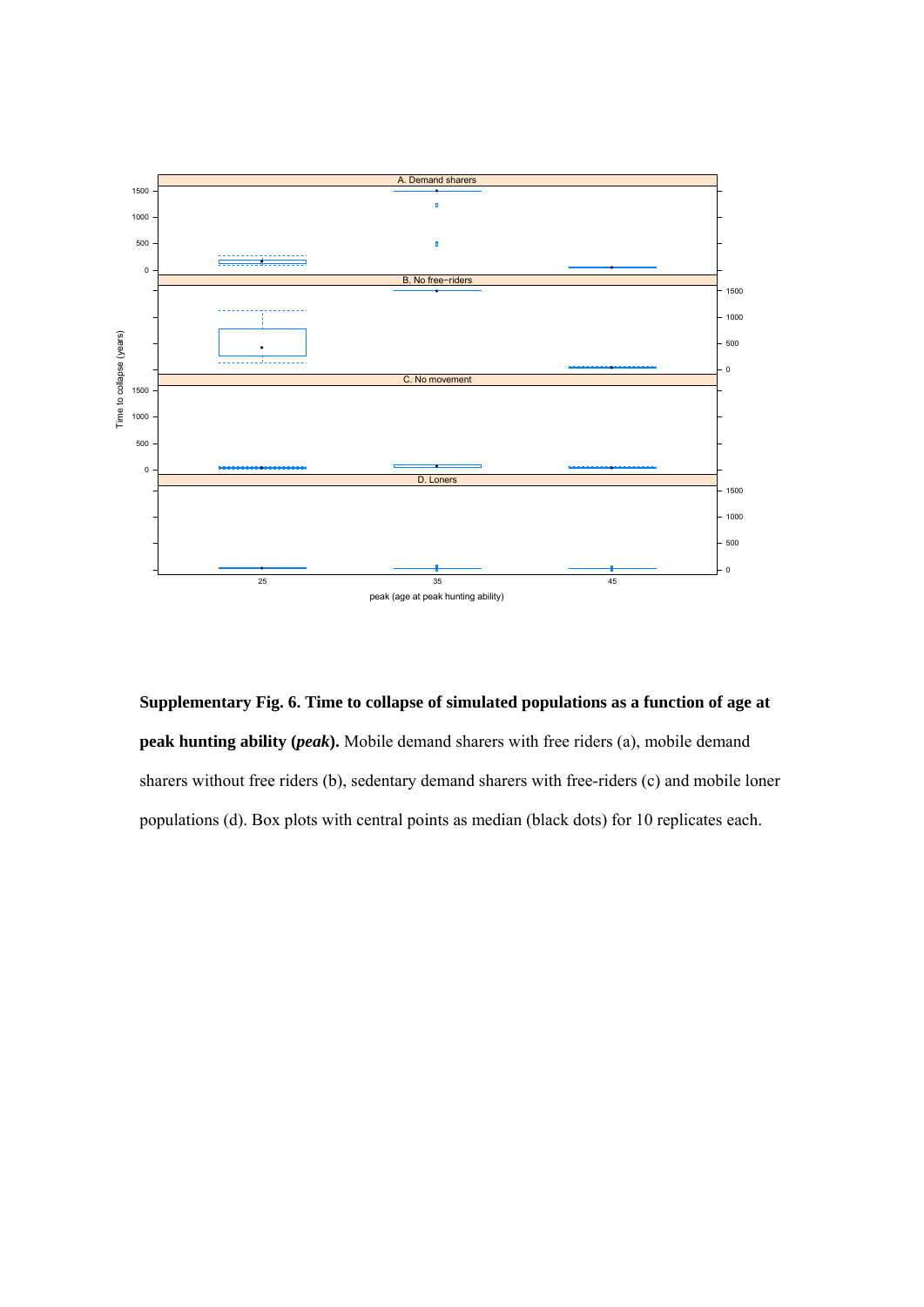

**Supplementary Fig. 7. Time to collapse of simulated populations as a function of density dependence (***dens***).** Mobile demand sharers with free riders (a) and sedentary demand sharers with free-riders (b). Box plots with central points as median (black dots) for 10 replicates each.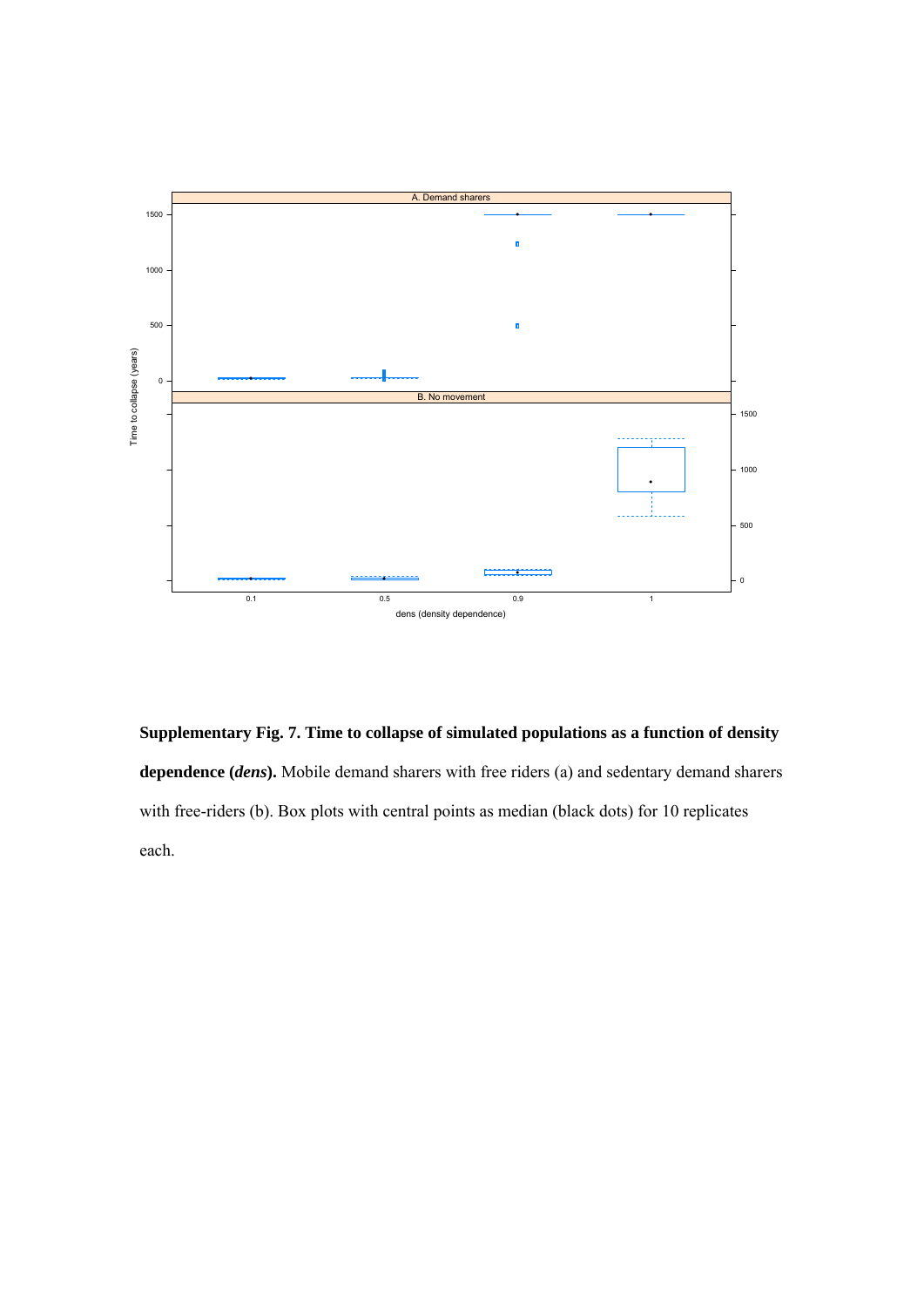

**Supplementary Fig. 8. Time to collapse of simulated populations as a function of** 

**location number (***loc***).** Mobile demand sharers with free riders (a), mobile demand sharers without free riders (b), sedentary demand sharers with free-riders (c) and mobile loner populations (d). Box plots with central points as median (black dots) for 10 replicates each.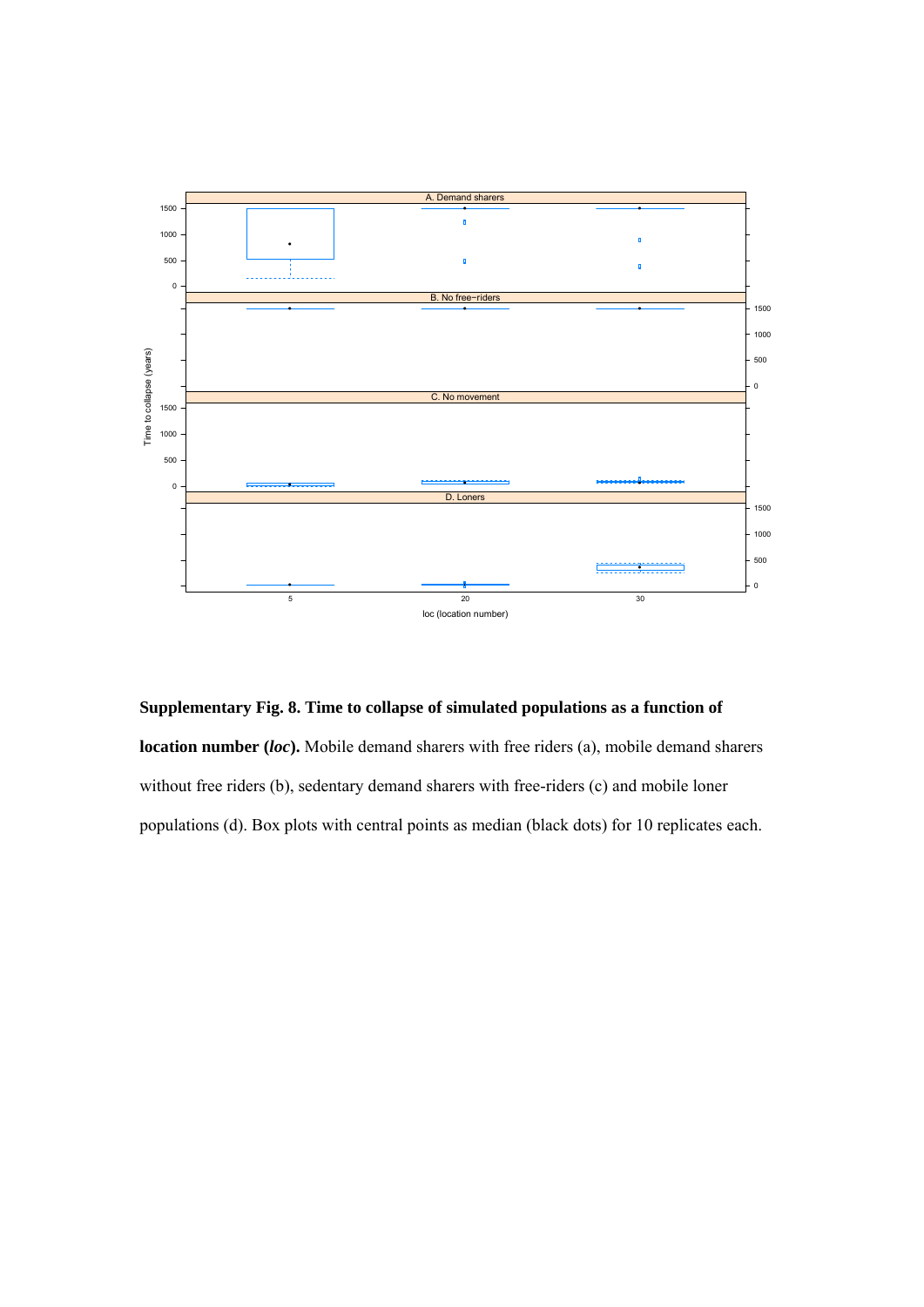

**Supplementary Fig. 9. Time to collapse of simulated populations as a function of value of a kill (***k***).** Mobile demand sharers with free riders (a), mobile demand sharers without free riders (b), sedentary demand sharers with free-riders (c) and mobile loner populations (d). Box plots with central points as median (black dots) for 10 replicates each.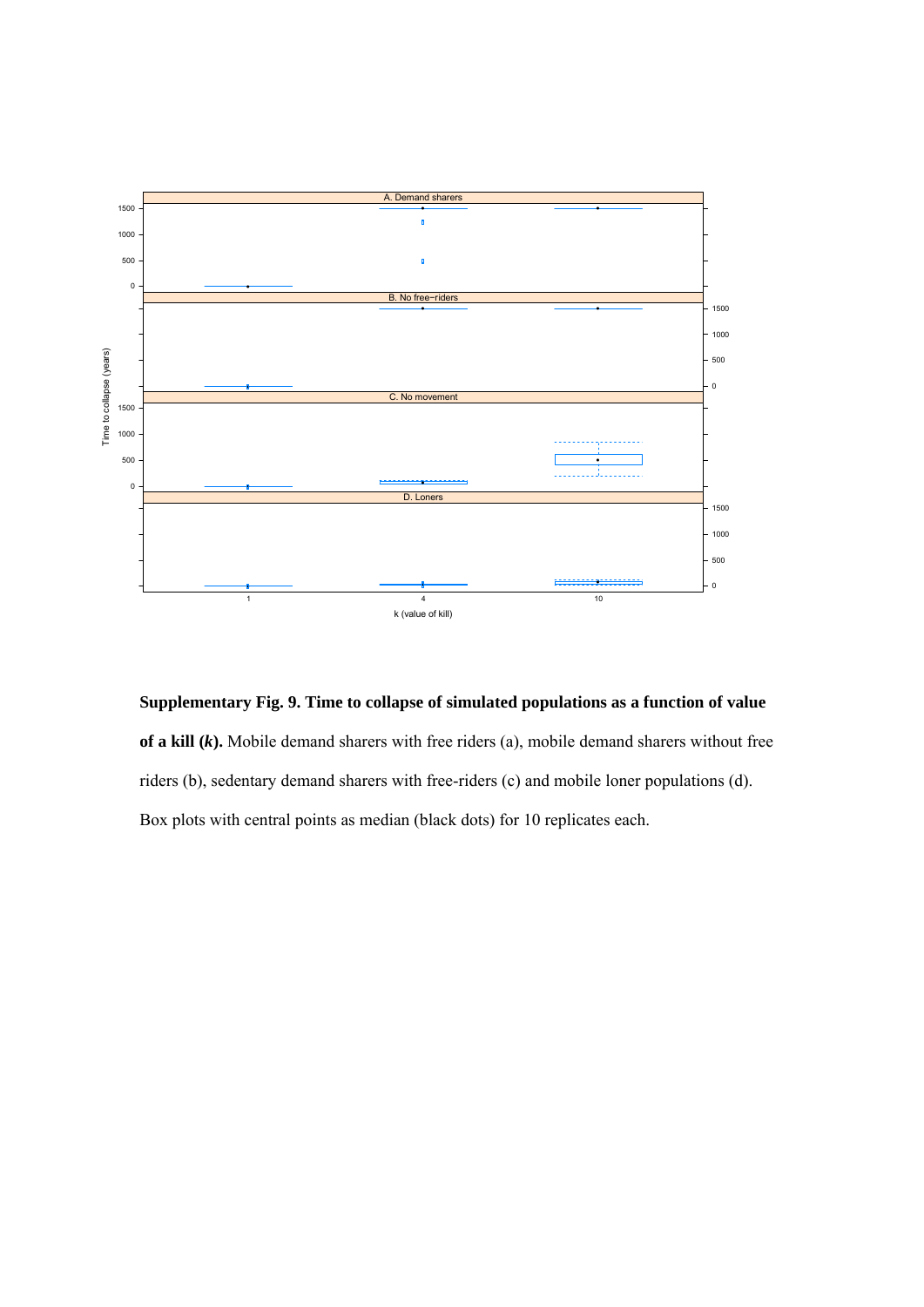

**Supplementary Fig. 10. Time to collapse of simulated populations as a function of daily maintenance costs (***DC***).** Mobile demand sharers with free riders (a), mobile demand sharers without free riders (b), sedentary demand sharers with free-riders (c) and mobile loner populations (d). Box plots with central points as median (black dots) for 10 replicates each.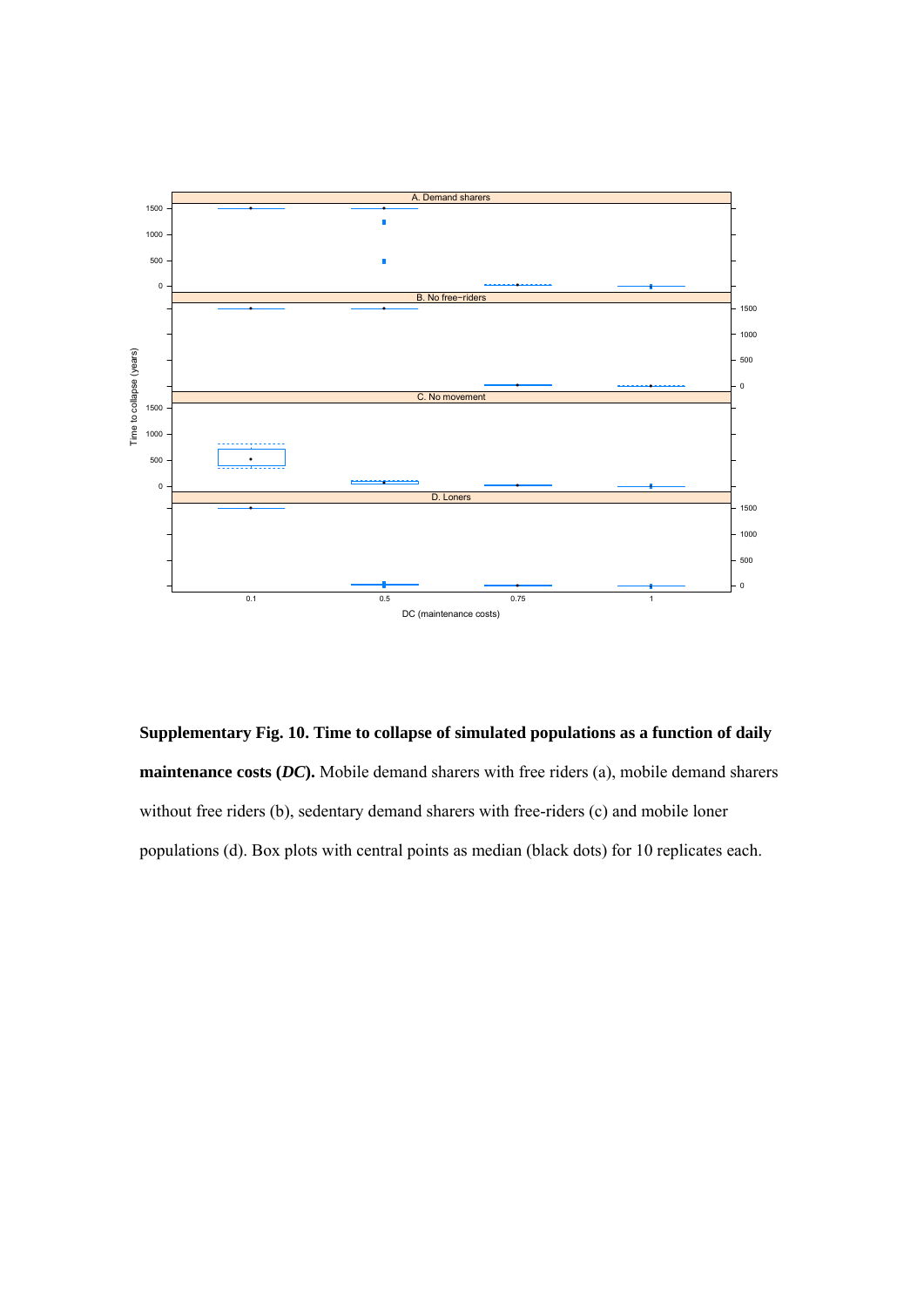

**Supplementary Fig. 11. Time to collapse of simulated populations as a function of hunting costs (***HC***).** Mobile demand sharers with free riders (a), mobile demand sharers without free riders (b), sedentary demand sharers with free-riders (c) and mobile loner populations (d). Box plots with central points as median (black dots) for 10 replicates each.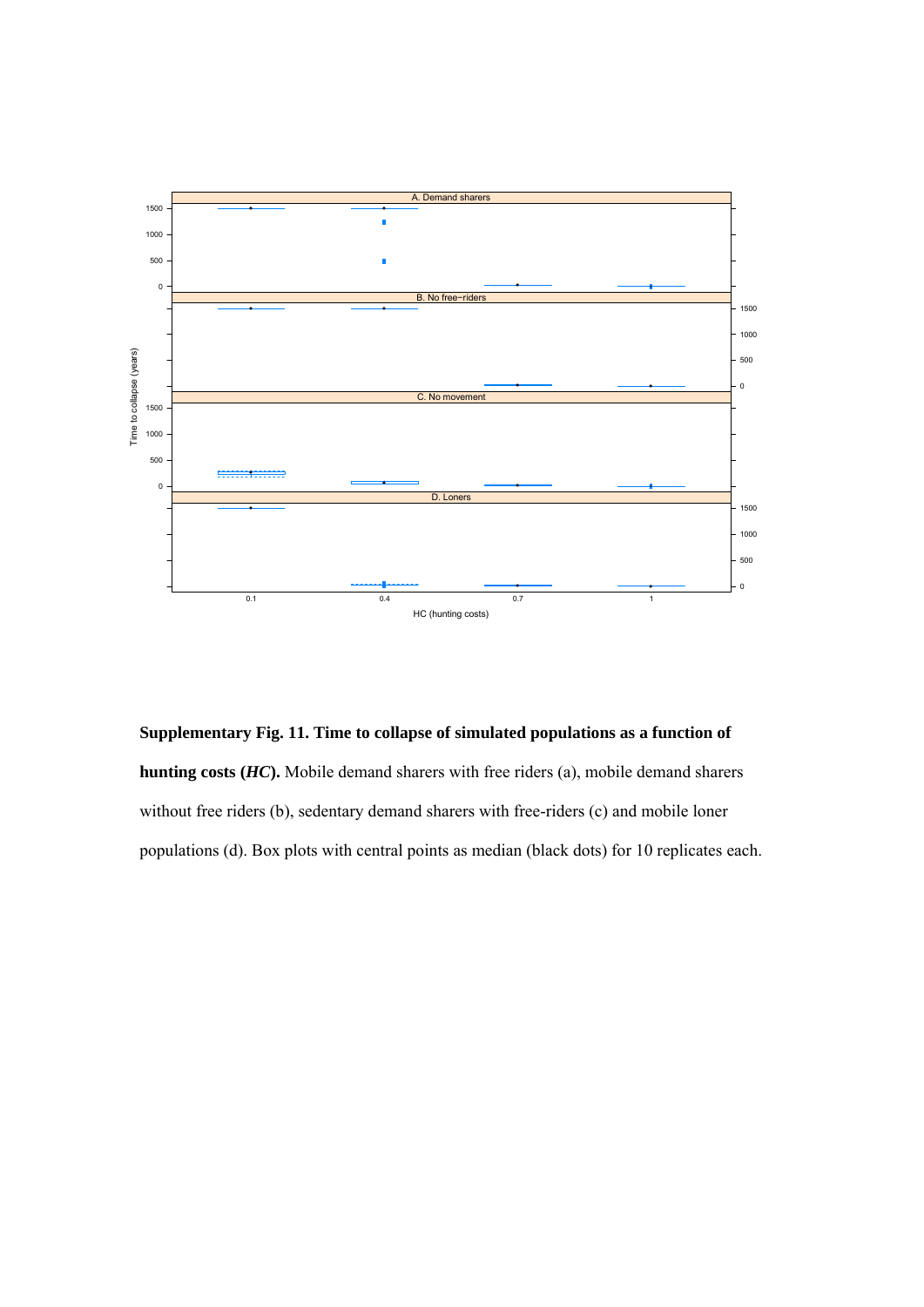

**Supplementary Fig. 12. Time to collapse of simulated populations as a function of movement costs (***MC***).** Mobile demand sharers with free riders (a), mobile demand sharers without free riders (b), and mobile loner populations (c). Box plots with central points as median (black dots) for 10 replicates each.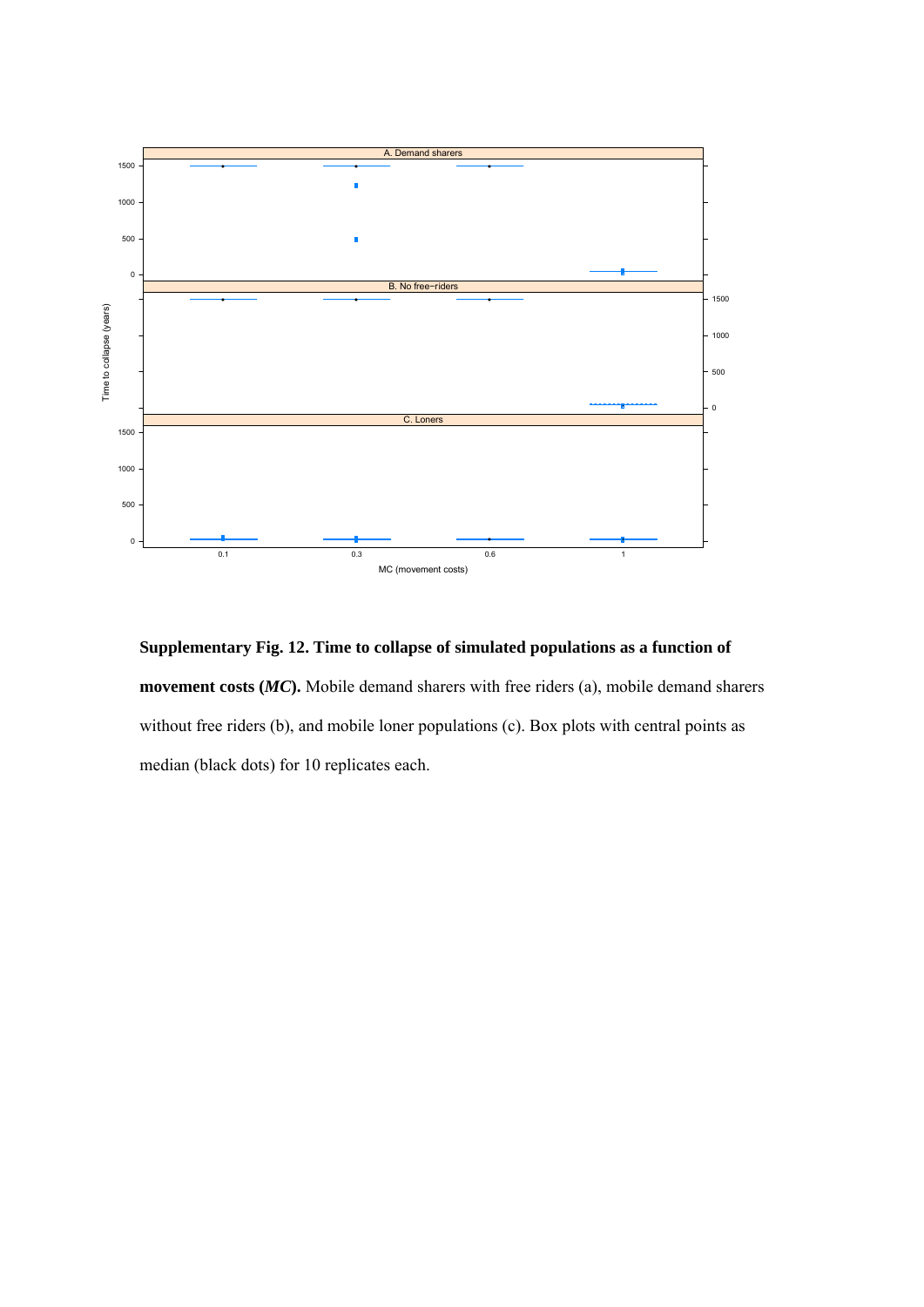

**Supplementary Fig. 13. Time to collapse of simulated populations as a function of maximum energy storage (***f***).** Mobile demand sharers with free riders (a), mobile demand sharers without free riders (b), sedentary demand sharers with free-riders (c) and mobile loner populations (d). Box plots with central points as median (black dots) for 10 replicates each.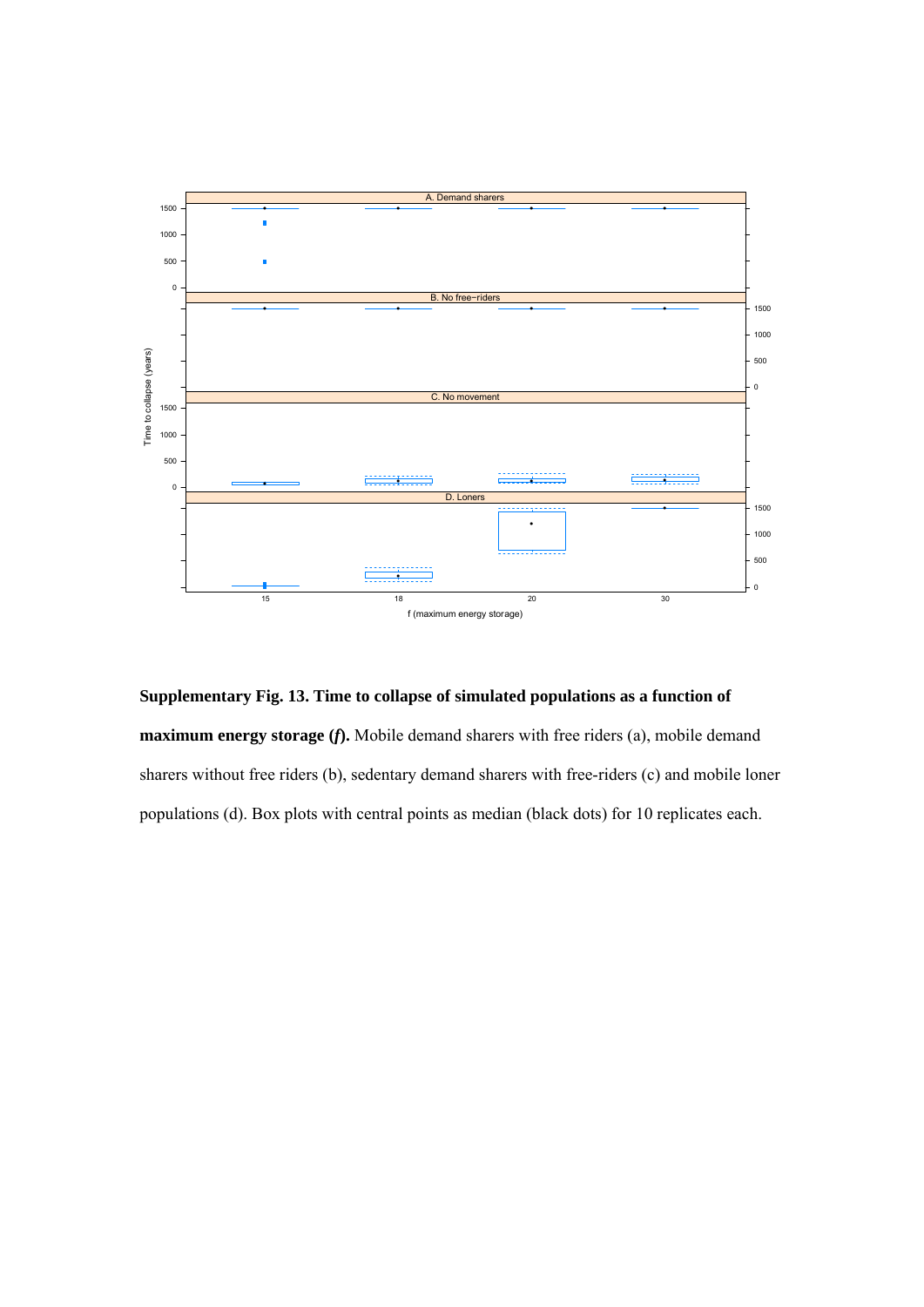

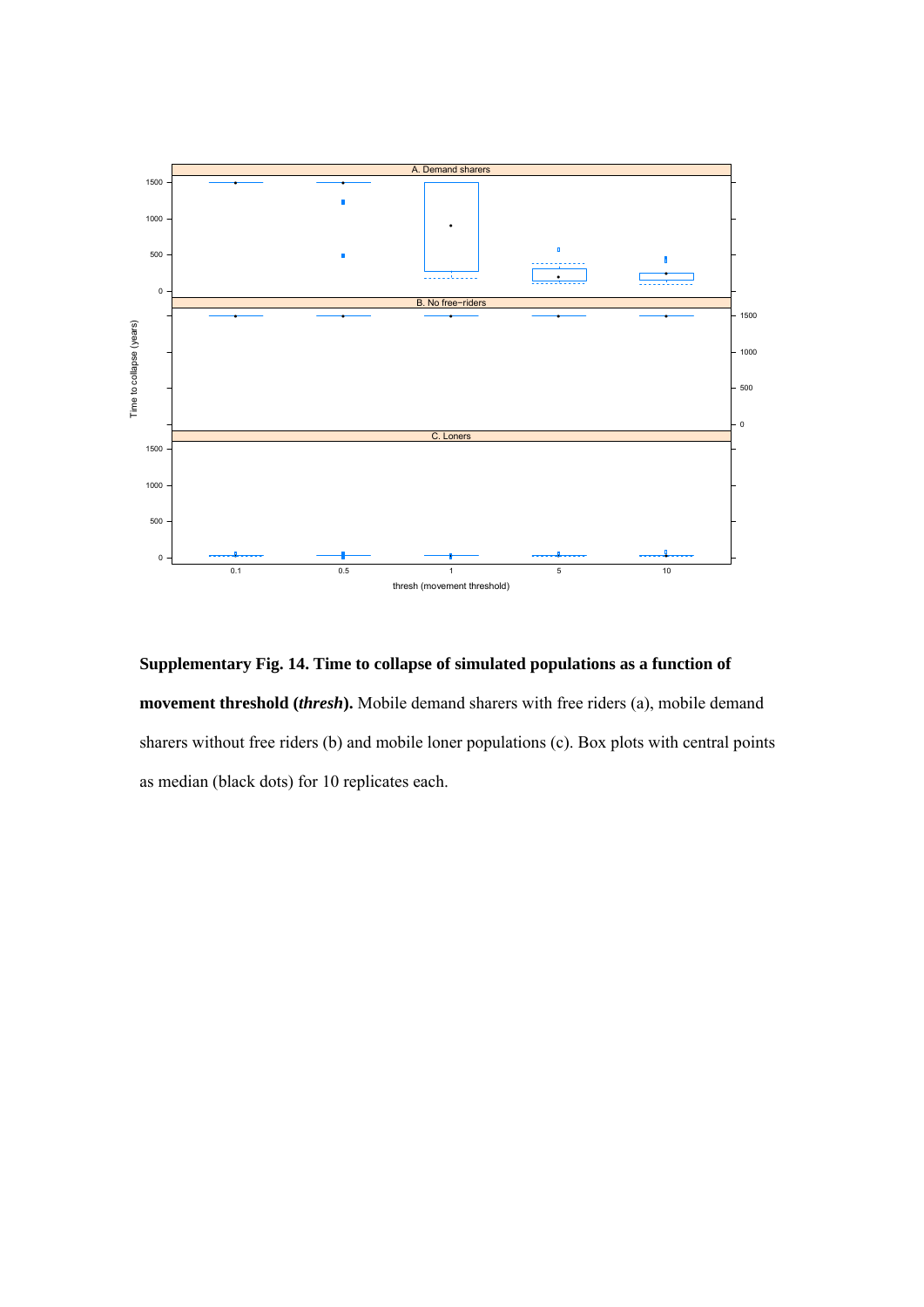

**Supplementary Fig. 15. Time to collapse of simulated populations as a function of age at independence (***age***).** Mobile demand sharers with free riders (a), mobile demand sharers without free riders (b), sedentary demand sharers with free-riders (c) and mobile loner populations (d). Box plots with central points as median (black dots) for 10 replicates each.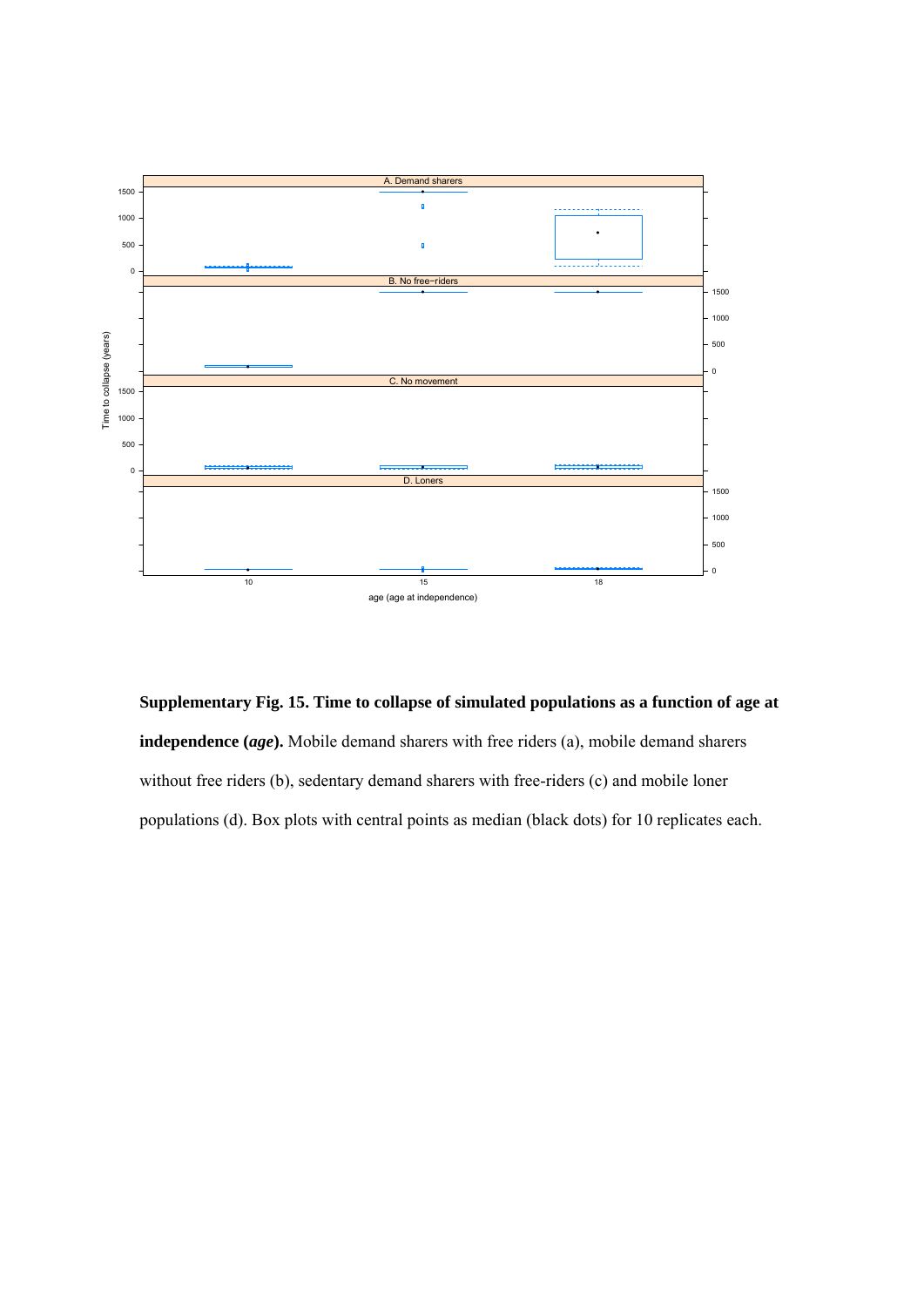

**Supplementary Fig. 16. Time to collapse of simulated populations as a function of reproductive threshold (***RepT***).** Mobile demand sharers with free riders (a), mobile demand sharers without free riders (b), sedentary demand sharers with free-riders (c) and mobile loner populations (d). Box plots with central points as median (black dots) for 10 replicates each.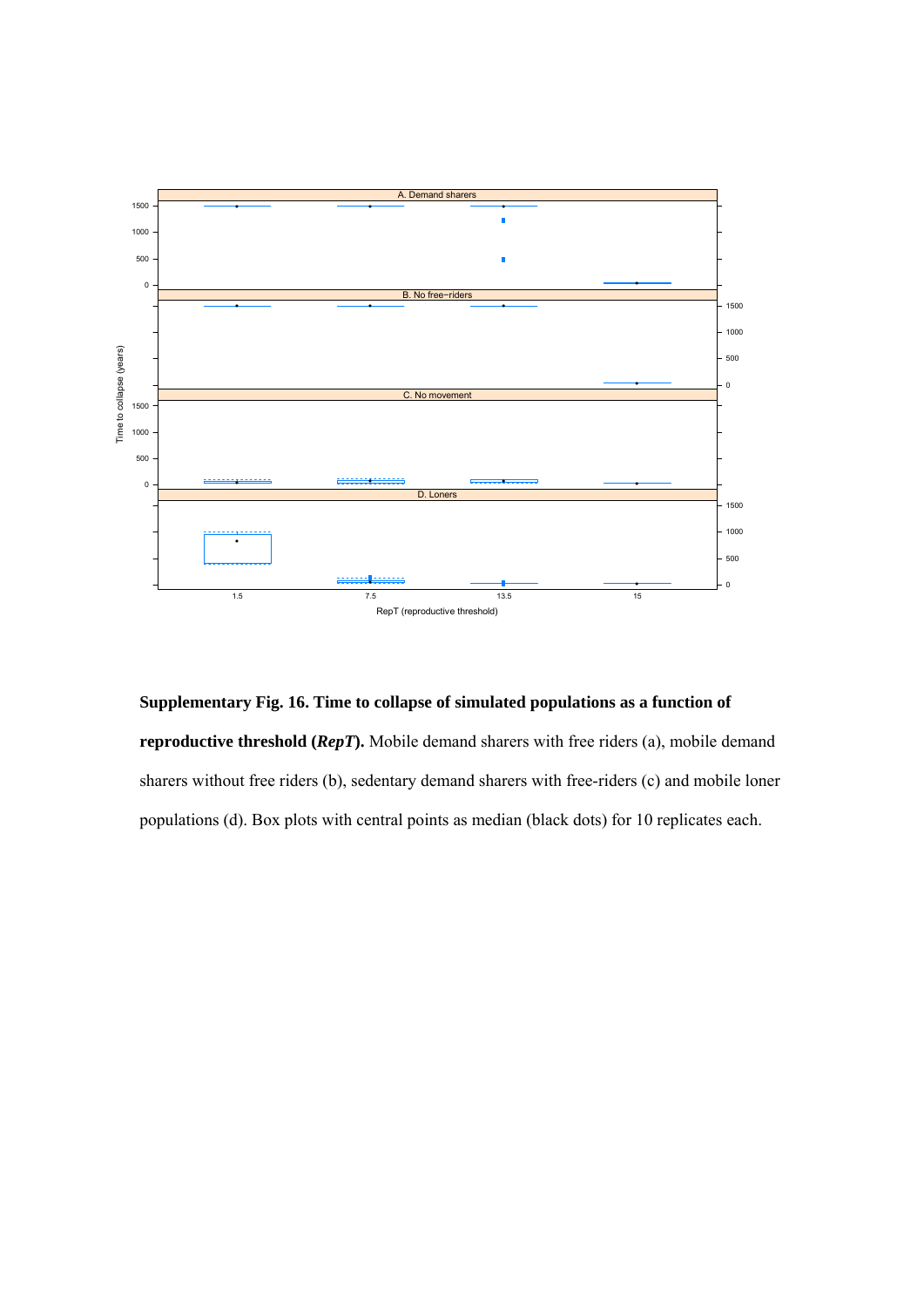

**Supplementary Fig. 17. Example replicate of moving demand sharing population with free riders in a variable environment**  $p$  **in [0.3-1]. (a) Total population size (black) and the** number of free-riders (grey); (b) The corresponding proportion of the population that are freeriders. Time averaged proportion of free-riders is 0.1 in this replicate. Although the number of free-riders falls to 0 in some instances, they are not permanently eliminated as they are reintroduced by mutation. Data show one example out of the 10 simulations. Over 10 simulations the mean time-averaged proportion of free-riders is 0.108 (standard deviation 0.015), with a mean standard deviation within replicates of 0.125.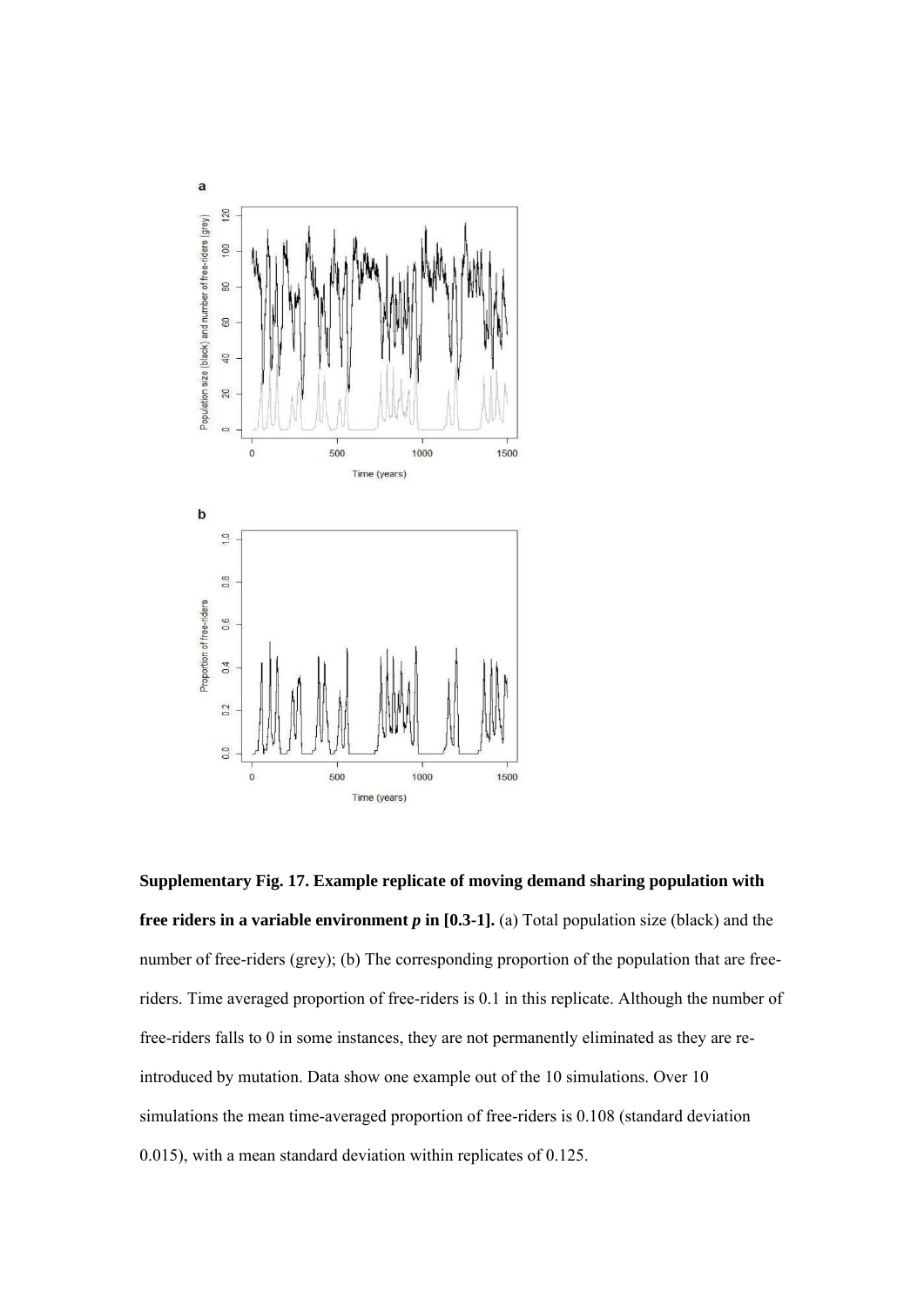

#### **Supplementary Fig. 18. Mean group size experienced by free-riders and active hunters.**

Populations are mobile demand sharing populations under different environmental qualities (*p*). There were no free-riders present in the poorest environments as the populations died out before they could be introduced through mutation and so data were removed. Measures shown taken across 10 replicates: median (solid circle), inter-quartile range (box) and range (whiskers), with extreme values (open circles).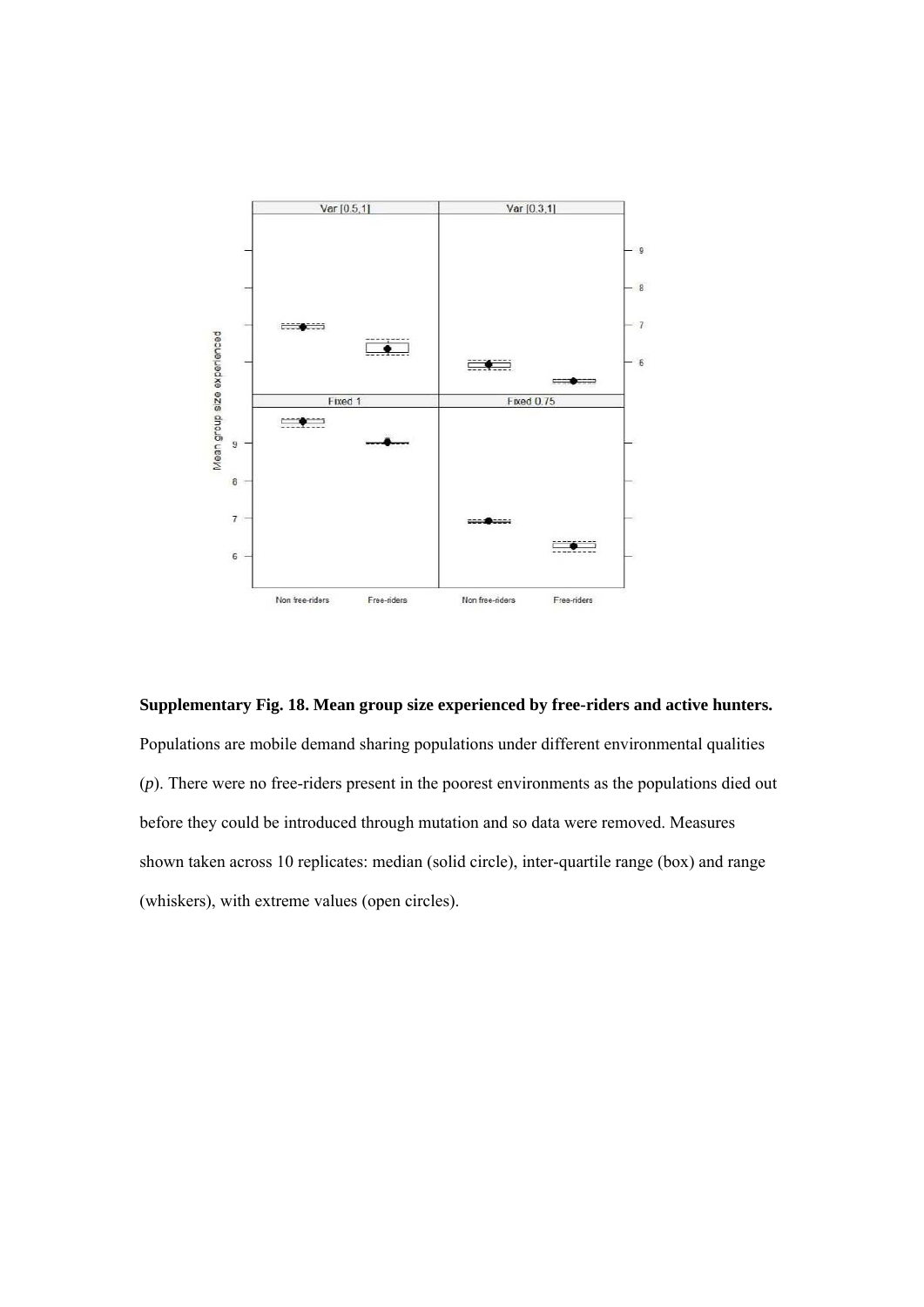

**Supplementary Fig. 19. Mean lifetime number of days between moves by free-riders and non-free-riders.** Populations are demand sharing under different environmental qualities (*p*). There were no free-riders present in the poorest environments as the populations died out before they could be introduced through mutation and so data were removed. Measures shown taken across 10 replicates: median (solid circle), inter- quartile range (box) and range (whiskers), with extreme values (open circles).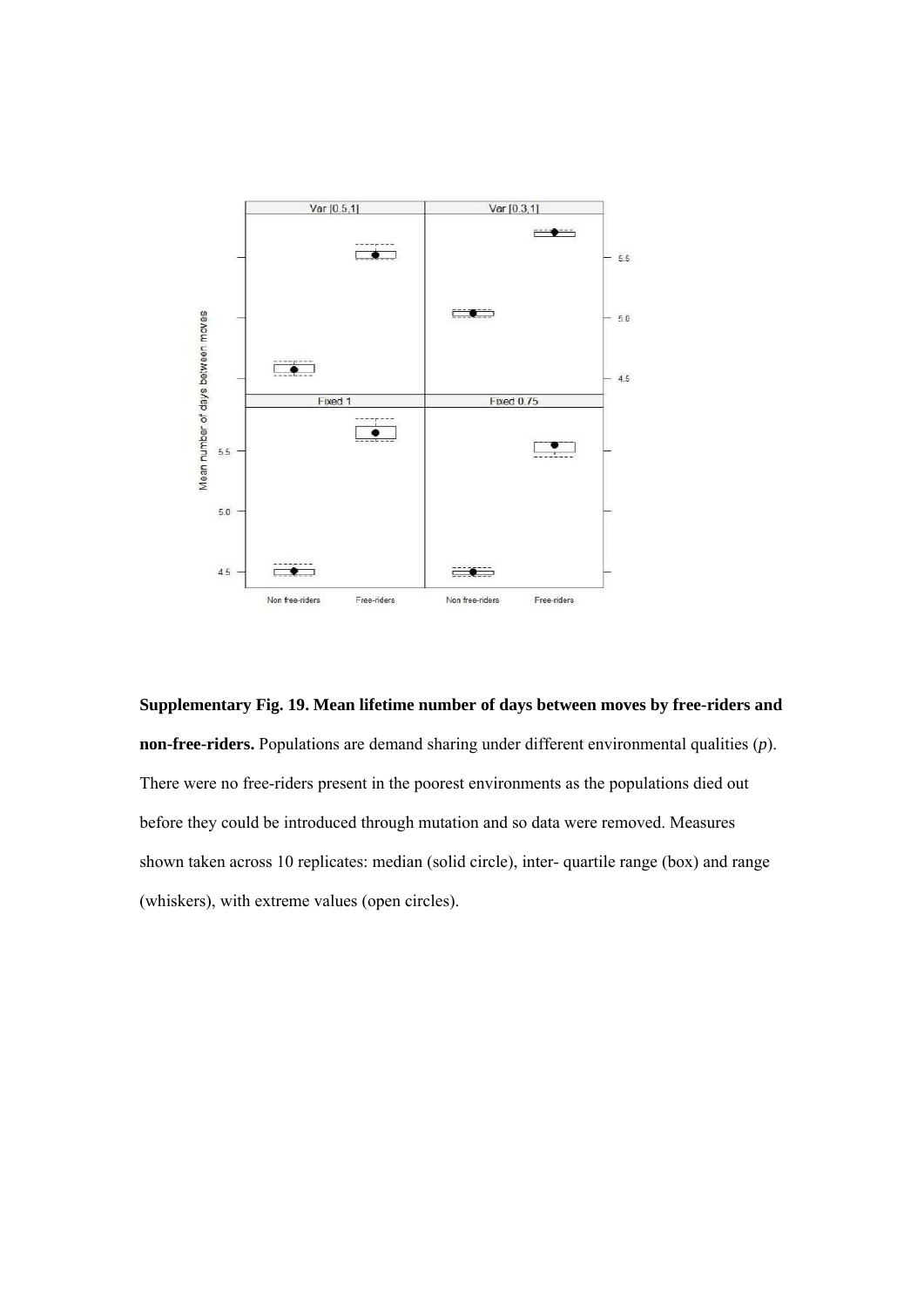| <b>Parameter</b>                    | <b>Definition</b>                                                                    | <b>Tested values</b>                                                                                                                                                                                                                                                                                              | <b>Results</b>                                                                   | Parameter values used in<br>main simulation                   |  |
|-------------------------------------|--------------------------------------------------------------------------------------|-------------------------------------------------------------------------------------------------------------------------------------------------------------------------------------------------------------------------------------------------------------------------------------------------------------------|----------------------------------------------------------------------------------|---------------------------------------------------------------|--|
| <b>Environmental quality</b><br>(p) | $p$ is a measure of the daily probability<br>of presence of game at a given location | fixed:<br>$p=0.1, p=0.2, p=0.3, p=0.4, p=0.5,$<br>$p=0.6, p=0.7, p=0.8, p=0.9, p=1.00$<br>variable:<br>$p=[0.1, 1.00]$<br>$p=[0.3, 1.00]$<br>$p=[0.5, 1.00]$                                                                                                                                                      | Supplementary Fig. 1<br>(fixed $p$ ),<br>Supplementary Fig. 2<br>(variable $p$ ) | Variable $p=[0.3, 1.00]$                                      |  |
| Daily propensity to<br>hunt(w)      | $w$ is the fixed daily probability that an<br>agent goes on a hunt                   | Rather than testing for values of $w$<br>ranging between 0 and 1.00,<br>simulations established a contrast<br>between active hunters (high<br>propensity to hunt) and free-riders<br>(low propensity to hunt), to make<br>sure that a mutation in offspring of<br>active hunters always introduced<br>free-riders |                                                                                  | Active hunter: $w=[0.75-$<br>1.00]<br>Free-rider: $w=[0-0.1]$ |  |

# **Supplementary Table 1 Definition, tested range and selected values of model parameters**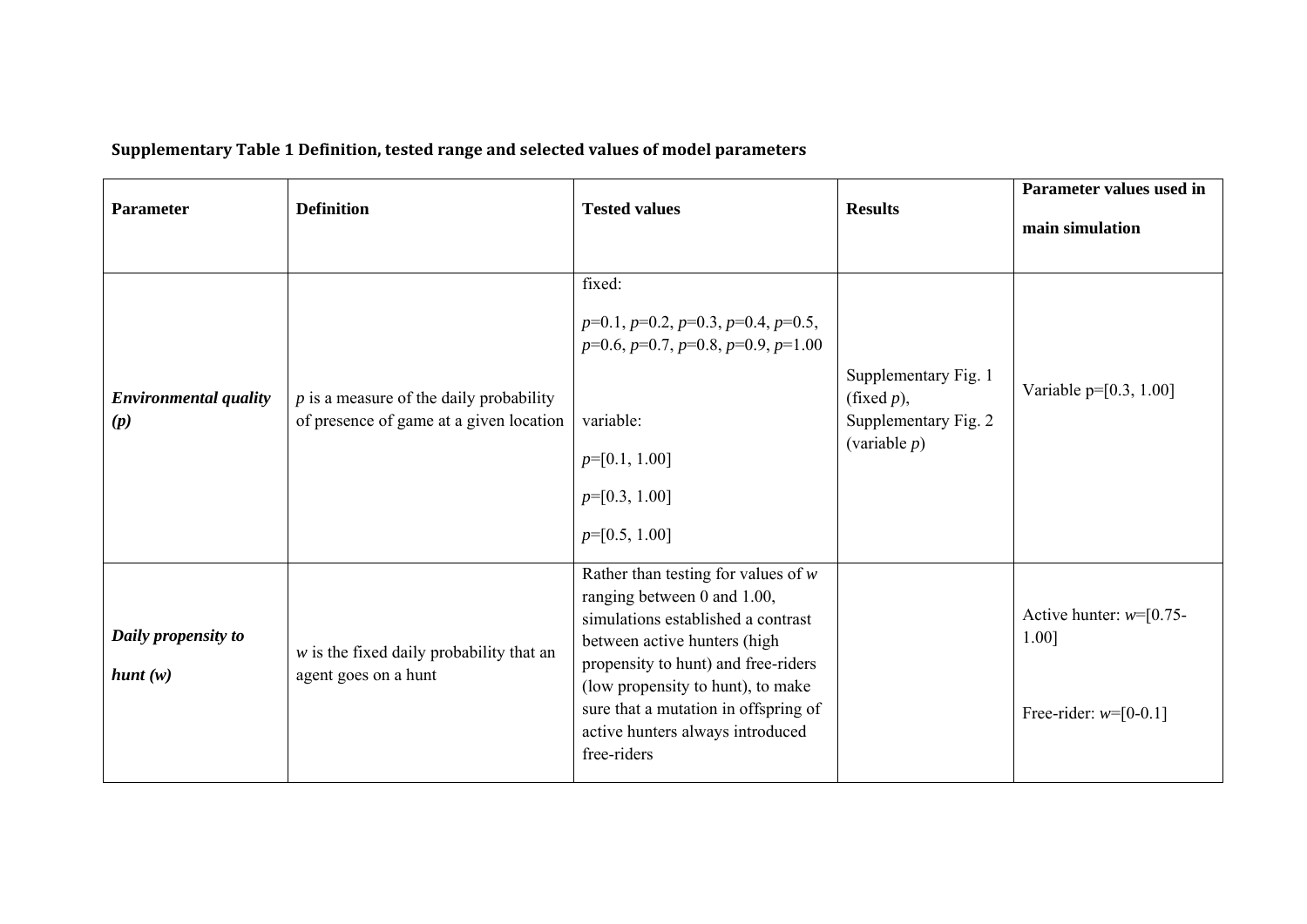| <b>Mutation rate (m)</b>                                         | $m$ is the rate of mutation of active<br>hunters offspring into free-riders                                                                                                                                                       | $m=0.001$ , $m=0.005$ , $m=0.01$ , $m=0.1$ ,<br>$m=0.5$ , $m=1.00$                                                                                                                  | Supplementary Fig. 3          | $m=0.005$<br>(except in demand sharing)<br>populations without free-<br>riders where $m=0$ ) |
|------------------------------------------------------------------|-----------------------------------------------------------------------------------------------------------------------------------------------------------------------------------------------------------------------------------|-------------------------------------------------------------------------------------------------------------------------------------------------------------------------------------|-------------------------------|----------------------------------------------------------------------------------------------|
| Age at peak hunting<br><i>ability</i> ( <i>peak</i> )            | <i>peak</i> is the age that maximises the<br>value of age-specific hunting ability,<br>defined by the function <i>huntab</i> = $0.9 \times$<br>$exp(-(age-peak) \times 365))2/(2 \times 7300^2)$                                  | $peak = 25, peak = 35, peak = 45$                                                                                                                                                   | Supplementary Fig. 5<br>and 6 | $peak = 35$                                                                                  |
| <b>Density dependence</b><br>effect on hunting<br>success (dens) | <i>dens</i> is a parameter that quantifies the<br>negative effect on the hunting success<br>of a hunter caused by other hunters<br>resent at the same location. Such<br>density-dependent effect was defined<br>as $(dens)^{N-1}$ | dens=0.1, dens=0.5, dens=0.9,<br>$dens=1$                                                                                                                                           | Supplementary Fig. 7          | $dens = 0.9$                                                                                 |
| Age-specific mortality<br>parameters (a and b)                   | $a$ and $b$ are the two parameters of the<br>background daily mortality rate given<br>by the equation $1 - \exp(-\frac{1}{2})$<br>$(a/b)\times (exp(b\times (age+1)) - exp(b\times (age-$<br>$(1))$ , where age is in days        | $a$ and $b$ were determined by fitting<br>the mortality curve to real hunter-<br>gatherer mortality curves, resulting<br>in the values $a=2.7\times10-7$ and<br>$b=2.4\times10-4$ . |                               | $a=2.7\times10^{-7}$ and $b=2.4\times10^{-4}$                                                |
| <b>Location</b> number<br>(loc)                                  | loc is number of camps that agents can<br>move to                                                                                                                                                                                 | $loc=5$ , $loc=20$ , $loc=30$                                                                                                                                                       | Supplementary Fig. 8          | $loc=20$                                                                                     |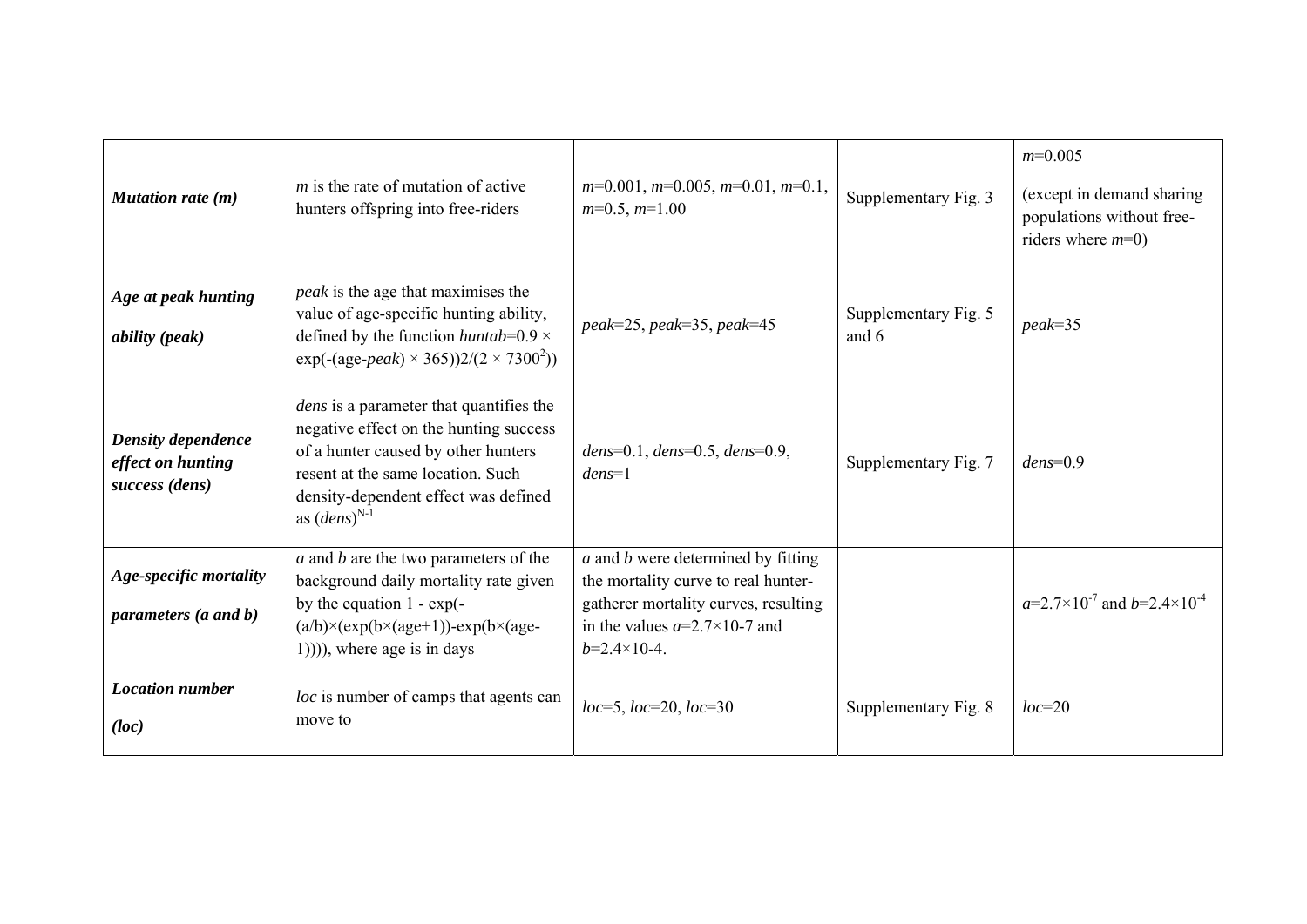| Value of a kill (k)                            | $k$ is the energetic value (in energy<br>units) of a kill (or the daily sum of<br>kills) by a hunter                                                | $k=1, k=4, k=10$                                              | Supplementary Fig. 9  | $k=4$           |
|------------------------------------------------|-----------------------------------------------------------------------------------------------------------------------------------------------------|---------------------------------------------------------------|-----------------------|-----------------|
| Daily maintenance<br>costs(DC)                 | DC are the daily energetic costs<br>required for survival of each agent (i.e.<br>the whole family unit consisting of<br>adults and offspring)       | $mc=0.1$ , $mc=0.5$ , $mc=0.75$ , $mc=1$                      | Supplementary Fig. 10 | $DC=0.5$        |
| <b>Hunting costs</b><br>(HC)                   | HC are all the daily energetic costs<br>derived from hunting, including<br>chasing, killing, transporting, and<br>processing game                   | $hc=0.1$ , $hc=0.4$ , $hc=0.7$ , $hc=1$                       | Supplementary Fig. 11 | $HC=0.4$        |
| Movement costs (MC)                            | MC are is the energetic costs of<br>moving between camps for each agent<br>(i.e. the whole family unit)                                             | $mc=0.1$ , $mc=0.3$ , $mc=0.6$ , $mc=1$                       | Supplementary Fig. 12 | $MC=0.3$        |
| Maximum energy<br>storage $(f)$                | f is the maximum amount of energy<br>(fat deposits) that each agent (family<br>unit) is able to accumulate                                          | $f=15, f=18, f=20, f=30$                                      | Supplementary Fig. 13 | $f=15$          |
| <b>Movement threshold</b><br>( <i>thresh</i> ) | <i>thresh</i> is the minimum value of a<br>three-day average net energy balance<br>that triggers obligatory movement of<br>agents to a new location | thresh= $0.5$ , thresh= $1$ , thresh= $5$ ,<br>$threshold=10$ | Supplementary Fig. 14 | $threshold=0.5$ |
| Age at independence                            | <i>age</i> is the age (in years) when agents<br>became energetically independent                                                                    | $age=10, age=15, age=18$                                      | Supplementary Fig. 15 | $age=15$ years  |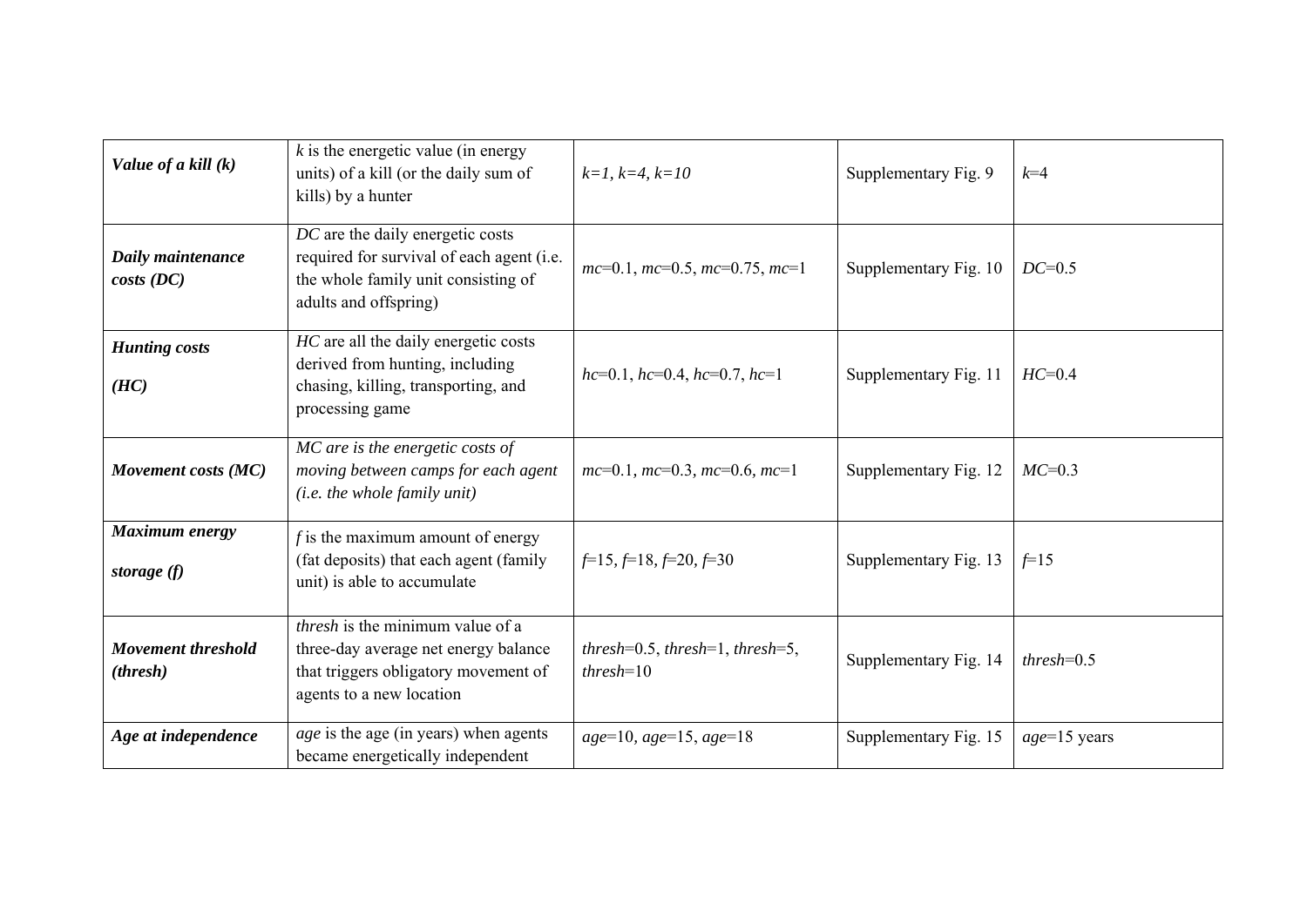| $\left( age\right)$                                 | from their parental family units and<br>start their own families                                                                                     |                                               |                                     |  |
|-----------------------------------------------------|------------------------------------------------------------------------------------------------------------------------------------------------------|-----------------------------------------------|-------------------------------------|--|
| <b>Reproductive threshold</b><br>$(\mathbf{Rep} T)$ | $RepT$ is the minimum energy balance<br>(both the current level and the average<br>of the previous 15 years) required for<br>successful reproduction | $RepT=1.5, RepT=7.5, RepT=13.5,$<br>$RepT=15$ | Supplementary Fig. 16   $RepT=13.5$ |  |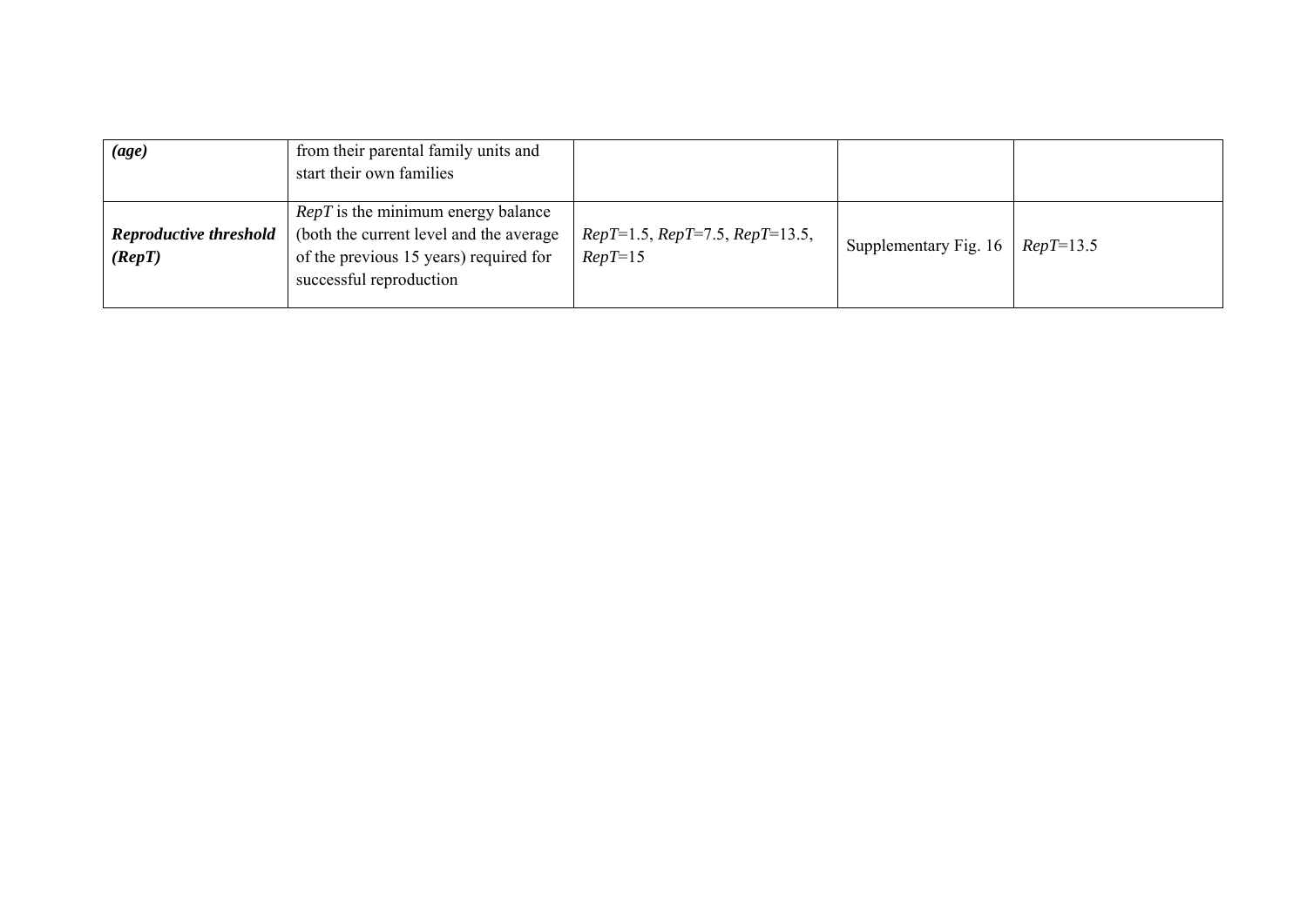## **Supplementary Table 2. Age-specific life expectancy for simulated populations of mobile demand sharers and loners, real hunter-gatherers and chimpanzees.**

|                         | Life expectancy (remaining) at each age |                          |         |         |          |      |      |          |         |         |          |      |            |          |
|-------------------------|-----------------------------------------|--------------------------|---------|---------|----------|------|------|----------|---------|---------|----------|------|------------|----------|
| Age                     | Simulated                               |                          |         | Hadza   |          |      | Agta |          |         | Ache    |          |      | Chimpanzee |          |
|                         | sharing                                 | loner                    | (F)     | (M)     | Combined | (F)  | (M)  | Combined | (F)     | (M)     | Combined | (F)  | (M)        | Combined |
| $\Omega$                |                                         |                          | 35.6    | 30.8    | 32.7     | 26.5 | 25.3 | 24.3     | 37.1    | 37.8    | 37.3     | 14.6 | 11.2       | 12.9     |
| $\mathbf 1$             |                                         |                          | 44.3    | 37.6    | 40.7     | 36.0 | 34.6 | 35.1     | 40.9    | 41.6    | 41.1     | 16.6 | 13.1       | 15.0     |
| $\overline{\mathbf{2}}$ |                                         | $\overline{a}$           | 46.2    | 39.8    | 43.0     | 37.8 | 36.5 | 37.0     | 42.9    | 41.7    | 42.1     | 17.8 | 14.7       | 16.5     |
| з                       |                                         | $\overline{a}$           | 46.6    | 41.1    | 43.9     | 38.2 | 36.9 | 37.4     | 43.2    | 41.4    | 42.1     | 18.6 | 15.1       | 17.1     |
| $\overline{a}$          |                                         |                          | 47.5    | 42.4    | 45.1     | 38.3 | 36.7 | 37.4     | 43.7    | 41.8    | 42.5     | 18.7 | 15.0       | 17.0     |
| 5                       | ۰                                       | i.                       | 48.1    | 42.1    | 45.2     | 38.7 | 36.3 | 37.4     | 44.9    | 41.5    | 42.8     | 18.3 | 15.1       | 17.0     |
| 6                       | ÷                                       | $\overline{\phantom{a}}$ | 48.0    | 42.3    | 45.3     | 38.2 | 36.4 | 37.2     | 45.4    | 40.8    | 42.6     | 19.3 | 15.0       | 17.4     |
| 7                       | ÷                                       | -                        | 47.4    | 41.3    | 44.4     | 37.3 | 35.7 | 36.5     | 46.1    | 40.4    | 42.6     | 19.1 | 15.6       | 17.6     |
| 8                       |                                         | i.                       | 47.0    | 41.6    | 44.4     | 36.9 | 35.1 | 36.0     | 47.2    | 40.1    | 42.8     | 18.8 | 14.9       | 17.1     |
| $\overline{9}$          | Ĭ.                                      | $\overline{a}$           | 47.7    | 40.9    | 44.4     | 36.2 | 34.6 | 35.4     | 46.2    | 39.9    | 42.3     | 18.5 | 14.2       | 16.7     |
| 10                      | $\overline{a}$                          | $\overline{a}$           | 47.0    | 41.2    | 44.2     | 35.7 | 34.0 | 34.8     | 45.8    | 39.8    | 42.1     | 18.7 | 14.5       | 17.0     |
| 11                      | L,                                      | L,                       | 47.1    | 40.5    | 43.9     | 34.7 | 33.3 | 34.0     | 45.3    | 39.5    | 41.7     | 18.4 | 14.3       | 16.7     |
| 12                      |                                         |                          | 46.4    | 40.9    | 43.7     | 33.9 | 32.6 | 33.2     | 44.5    | 38.8    | 41.0     | 17.4 | 13.3       | 15.7     |
| 13                      | $\blacksquare$                          | $\overline{a}$           | 46.1    | 39.9    | 43.1     | 33.0 | 31.7 | 32.3     | 43.7    | 38.2    | 40.3     | 16.7 | 12.9       | 15.2     |
| 14                      |                                         |                          | 45.4    | 38.9    | 42.2     | 32.1 | 31.1 | 31.6     | 43.4    | 37.5    | 39.8     | 16.2 | 13.6       | 15.1     |
| 15                      | 20.8                                    | 3.6                      | 44.8    | 38.2    | 41.6     | 31.7 | 30.4 | 31.0     | 43.3    | 36.8    | 39.3     | 15.4 | 14.2       | 14.8     |
| 16                      | 25.0                                    | 7.9                      | 44.1    | 37.5    | 40.9     | 30.8 | 29.5 | 30.2     | 42.6    | 35.9    | 38.5     | 14.9 | 13.2       | 14.1     |
| 17                      | 26.9                                    | 12.7                     | 43.5    | 37.2    | 40.5     | 30.0 | 28.8 | 29.4     | 42.0    | 35.3    | 37.9     | 13.9 | 12.5       | 13.3     |
| 18                      | 28.2                                    | 17.1                     | 42.9    | 37.2    | 40.2     | 29.2 | 28.3 | 28.8     | 41.5    | 34.5    | 37.2     | 13.4 | 11.9       | 12.7     |
|                         |                                         |                          |         |         |          |      |      |          |         |         |          |      |            |          |
| 19                      | 28.9                                    | 20.2                     | 41.9    | 36.6    | 39.4     | 28.5 | 27.6 | 28.1     | 40.8    | 33.9    | 36.6     | 13.6 | 11.5       | 12.7     |
| 20                      | 29.4                                    | 22.6                     | 41.8    | 36.3    | 39.2     | 27.7 | 26.9 | 27.3     | 39.8    | 34.2    | 36.3     | 13.4 | 11.2       | 12.4     |
| 21                      | 29.5                                    | 23.7                     | 41.2    | 35.3    | 38.4     | 26.8 | 26.3 | 26.5     | 39.1    | 34.3    | 36.1     | 13.0 | 10.5       | 11.9     |
| 22                      | 29.3                                    | 24.3                     | 40.9    | 34.6    | 38.0     | 26.1 | 25.6 | 25.9     | 38.8    | 33.8    | 35.8     | 12.2 | 10.2       | 11.3     |
| 23                      | 29.0                                    | 24.7                     | 39.9    | 34.0    | 37.1     | 25.2 | 24.9 | 25.0     | 37.8    | 33.2    | 35.0     | 12.1 | 9.5        | 10.9     |
| 24                      | 28.6                                    | 24.6                     | 38.9    | 33.4    | 36.3     | 24.2 | 24.2 | 24.2     | 38.0    | 32.7    | 34.8     | 11.1 | 8.5        | 9.9      |
| 25                      | 28.1                                    | 24.0                     | 37.9    | 33.2    | 35.7     | 23.9 | 23.4 | 23.7     | 37.0    | 31.7    | 33.8     | 11.2 | 8.0        | 9.7      |
| 26                      | 27.5                                    | 23.5                     | 36.9    | 33.0    | 35.1     | 23.2 | 22.9 | 23.1     | 36.3    | 31.3    | 33.2     | 10.2 | 8.1        | 9.3      |
| 27                      | 26.8                                    | 22.7                     | 35.9    | 32.3    | 34.3     | 22.5 | 22.2 | 22.3     | 35.3    | 30.9    | 32.6     | 9.7  | 8.2        | 9.1      |
| 28                      | 26.0                                    | 21.9                     | 35.8    | 31.3    | 33.7     | 22.0 | 21.9 | 21.9     | 34.3    | 30.5    | 32.0     | 10.0 | 7.6        | 8.9      |
| 29                      | 25.2                                    | 21.1                     | 34.8    | 30.3    | 32.7     | 21.4 | 21.2 | 21.3     | 33.3    | 29.5    | 31.0     | 9.7  | 6.9        | 8.5      |
| 30                      | 24.4                                    | 20.3                     | 34.2    | 29.7    | 32.1     | 20.9 | 21.0 | 21.0     | 32.7    | 28.5    | 30.1     | 9.1  | 7.5        | 8.5      |
| 31                      | 23.7                                    | 19.3                     | 33.6    | 28.7    | 31.3     | 20.6 | 20.9 | 20.7     | 31.7    | 28.3    | 29.6     | 9.7  | 7.4        | 8.8      |
|                         |                                         |                          |         |         | 30.5     |      |      |          |         |         |          |      |            |          |
| 32                      | 22.9                                    | 18.5                     | 32.6    | 28.1    |          | 19.9 | 20.3 | 20.1     | 31.4    | 27.5    | 29.0     | 8.7  | 6.4        | 7.8      |
| 33                      | 22.0                                    | 17.6                     | 31.6    | 27.1    | 29.5     | 19.4 | 19.8 | 19.6     | 31.2    | 26.8    | 28.5     | 8.2  | 6.2        | 7.5      |
| 34                      | 21.2                                    | 16.8                     | 30.9    | 26.8    | 29.0     | 18.7 | 19.1 | 18.9     | 31.1    | 26.0    | 27.9     | 8.5  | 6.0        | 7.6      |
| 35                      | 20.4                                    | 15.9                     | 29.9    | 26.2    | 28.2     | 18.7 | 18.7 | 18.7     | 30.1    | 25.2    | 27.1     | 8.4  | 5.9        | 7.6      |
| 36                      | 19.6                                    | 15.0                     | 28.9    | 25.2    | 27.2     | 18.0 | 18.4 | 18.2     | 29.1    | 24.9    | 26.6     | 7.4  | 4.9        | 6.6      |
| 37                      | 18.8                                    | 14.1                     | 28.8    | 24.2    | 26.6     | 17.4 | 17.6 | 17.5     | 28.1    | 23.9    | 25.6     | 7.3  | 5.6        | 6.8      |
| 38                      | 18.0                                    | 13.3                     | 27.8    | 23.2    | 25.6     | 16.6 | 17.0 | 16.8     | 37.1    | 23.7    | 25.0     | 6.3  | 5.3        | 6.1      |
| 39                      | 17.2                                    | 12.4                     | 27.2    | 22.9    | 25.2     | 16.0 | 16.8 | 16.4     | 26.5    | 22.9    | 24.3     | 5.7  | 5.0        | 5.6      |
| 40                      | 16.4                                    | 11.5                     | 27.2    | 23.1    | 25.3     | 15.8 | 16.5 | 16.2     | 25.5    | 21.9    | 23.3     | 6.4  | 4.9        | 6.1      |
| 41                      | 15.6                                    | 10.6                     | 26.8    | 22.1    | 24.6     | 14.9 | 15.9 | 15.4     | 24.5    | 21.5    | 22.7     | 5.4  | 3.9        | 5.1      |
| 42                      | 14.8                                    | 9.7                      | 26.3    | 21.5    | 24.1     | 14.1 | 15.1 | 14.6     | 23.9    | 20.5    | 21.8     | 4.4  | 2.9        | 4.1      |
| 43                      | 14.1                                    | 8.8                      | 25.3    | 20.9    | 23.3     | 13.8 | 14.8 | 14.3     | 23.3    | 19.5    | 21.0     | 4.0  | 3.5        | 4.2      |
| 44                      | 13.3                                    | 7.9                      | 24.3    | 19.9    | 22.3     | 13.2 | 14.0 | 13.6     | 23.1    | 18.5    | 20.3     | 4.0  | 2.5        | 3.9      |
| 45                      | 12.6                                    | 7.1                      | 23.3    | 18.9    | 21.3     | 12.8 | 13.6 | 13.2     | 22.1    | 18.0    | 19.6     | 3.0  | 1.5        | 2.9      |
| 46                      | 11.8                                    | 6.2                      | 22.9    | 17.9    | 20.6     | 12.5 | 13.0 | 12.7     | 21.1    | 17.8    | 19.1     | 4.5  | 0.5        | 3.7      |
| 47                      | 11.1                                    | 5.4                      | 23.0    | 17.9    | 20.7     | 11.7 | 12.2 | 11.9     | 20.6    | 17.0    | 18.5     | 7.5  |            | 7.5      |
|                         |                                         |                          |         |         |          |      |      |          |         |         |          |      |            |          |
| 48                      | 10.4                                    | 4.7                      | 22.0    | 17.3    | 19.9     | 11.4 | 11.5 | 11.4     | 20.6    | 16.6    | 18.2     | 6.5  |            | 6.5      |
| 49                      | 9.8                                     | 3.9                      | 21.0    | 16.7    | 19.1     | 11.2 | 10.7 | 10.9     | 20.2    | 15.8    | 17.6     | 5.5  |            | 5.5      |
| 50                      | 9.1                                     | 3.3                      | 20.5    | 15.7    | 18.3     | 11.1 | 10.5 | 10.8     | 19.2    | 14.8    | 16.6     | 4.5  |            | 4.5      |
| 51                      | 8.5                                     | 2.7                      | 19.5    | 14.7    | 17.3     | 10.9 | 9.8  | 10.3     | 18.6    | 14.8    | 16.4     | 3.5  |            | 3.5      |
| 52                      | 8.0                                     | 2.2                      | 19.3    | 14.0    | 16.9     | 10.6 | 9.6  | 10.0     | 18.1    | 14.9    | 16.3     | 2.5  |            | 2.5      |
| 53                      | 7.3                                     | 1.7                      | 18.8    | 14.0    | 16.7     | 9.9  | 9.6  | 9.7      | 17.1    | 14.2    | 15.4     | 1.5  |            | $1.5\,$  |
| 54                      | 6.8                                     | 1.4                      | 18.2    | 13.0    | 15.9     | 9.6  | 9.1  | 9.3      | 16.1    | 13.5    | 14.6     | 1.5  |            | $1.5\,$  |
| 55                      | 6.3                                     | 1.1                      | 17.6    | 12.3    | 15.2     | 9.3  | 9.4  | 9.4      | 15.1    | 12.8    | 13.8     |      |            |          |
| 56                      | 5.8                                     | 0.9                      | 17.0    | 11.6    | 14.6     | 9.4  | 8.8  | 9.1      | 15.1    | 12.7    | 13.7     |      |            |          |
| 57                      | 5.5                                     | 0.7                      | 16.0    | 11.8    | 14.2     | 9.3  | 8.2  | 8.7      | 16.4    | 12.1    | 13.1     |      |            |          |
|                         |                                         |                          |         |         |          |      |      |          |         |         |          |      |            |          |
| 58                      | 5.1                                     | 0.8                      | 15.2    | 12.1    | 14.0     | 9.1  | 7.8  | 8.4      | 14.2    | 11.4    | 12.6     |      |            |          |
| 59                      | 4.8                                     | 0.5                      | 14.2    | 11.4    | 13.1     | 8.5  | 7.5  | 8.0      | 13.2    | 11.1    | 12.0     |      |            |          |
| 60                      | 4.4                                     |                          | 13.5    | 11.4    | 12.7     | 9.1  | 6.9  | 7.9      | 12.2    | 10.4    | $11.2\,$ |      |            |          |
| 61                      | 4.1                                     |                          | 12.8    | 11.5    | 12.3     | 9.0  | 6.3  | 7.5      | 11.7    | 11.0    | 11.4     |      |            |          |
| 62                      | 3.8                                     |                          | 12.1    | 10.9    | 11.7     | 8.8  | 6.1  | 7.2      | 10.7    | 10.5    | 10.6     |      |            |          |
| 63                      | 3.5                                     |                          | 11.1    | 10.2    | 10.8     | 8.8  | 6.1  | 7.3      | 10.3    | 10.6    | 10.5     |      |            |          |
| 64                      | 3.3                                     |                          | 10.6    | 10.3    | 10.5     | 8.0  | 5.3  | 6.5      | 10.5    | 9.6     | 10.0     |      |            |          |
| 65                      | 3.0                                     |                          | 9.6     | 9.3     | 9.5      | 7.9  | 5.4  | 6.6      | 9.5     | 9.1     | 9.3      |      |            |          |
| 66                      | 2.8                                     |                          | $8.6\,$ | 8.3     | 8.5      | 7.6  | 5.4  | 6.5      | 8.5     | 9.3     | $9.0\,$  |      |            |          |
| 67                      | 2.6                                     |                          | 8.5     | 7.9     | 8.4      | 7.6  | 4.7  | 6.1      | 7.5     | 8.3     | 8.0      |      |            |          |
| 68                      | 2.3                                     |                          | 7.8     | 7.2     | 7.6      | 7.2  | 4.8  | 6.0      | 6.5     | 7.3     | 7.0      |      |            |          |
|                         |                                         |                          |         |         |          |      |      |          |         |         |          |      |            |          |
| 69                      | 2.1                                     |                          | 6.8     | 7.5     | 7.2      | 6.2  | 4.6  | 5.5      | 6.2     | 6.3     | 6.3      |      |            |          |
| 70                      | 1.7                                     |                          | 6.5     | 6.9     | 6.7      | 6.2  | 3.8  | 5.1      | 5.2     | 5.3     | 5.3      |      |            |          |
| 71                      | 1.7                                     |                          | 5.7     | $6.2\,$ | 6.1      | 5.5  | 4.0  | 4.9      | 5.2     | 4.8     | $5.0\,$  |      |            |          |
| 72                      | 1.6                                     |                          | 5.0     | 5.5     | 5.4      | 5.6  | 4.0  | 5.0      | 4.2     | 3.8     | 4.0      |      |            |          |
| 73                      | 1.3                                     |                          | 4.3     | 4.8     | 4.7      | 5.3  | 3.3  | 4.5      | 3.2     | 2.8     | 3.0      |      |            |          |
| 74                      | 1.3                                     |                          | 4.1     | 4.4     | 4.4      | 5.0  | 3.5  | 4.5      | 3.5     | 3.5     | 3.7      |      |            |          |
| 75                      | 0.7                                     |                          | 3.8     | 4.4     | 4.3      | 4.9  | 3.0  | 4.2      | 2.5     | 2.5     | 2.7      |      |            |          |
| 76                      | 0.5                                     |                          | 4.3     | 3.4     | 3.9      | 4.3  | 3.3  | 4.0      | $1.5\,$ | 3.5     | 2.8      |      |            |          |
|                         |                                         |                          |         |         |          |      |      |          |         |         |          |      |            |          |
| 77                      |                                         |                          | 3.7     | 4.1     | 3.9      | 3.7  | 5.0  | 4.0      | 0.5     | 2.5     | 1.8      |      |            |          |
| 78                      |                                         |                          | 4.0     | 4.1     | 4.1      | 3.6  | 4.0  | 3.7      |         | $1.5\,$ | $1.5\,$  |      |            |          |
| 79                      |                                         |                          | 3.7     | 3.1     | 3.4      | 3.2  | 3.0  | 3.1      |         | 0.5     |          |      |            |          |
| 80                      |                                         |                          | 3.5     | 2.5     | 3.0      | 2.2  | 2.0  | 2.1      |         |         |          |      |            |          |
| 81                      |                                         |                          | 2.5     | 2.0     | 2.3      | 1.5  | 1.0  | 1.4      |         |         |          |      |            |          |
| 82                      |                                         |                          | 3.5     | $1.0$   | 2.3      | 1.2  | 0.5  | $1.0$    |         |         |          |      |            |          |
| 83                      |                                         |                          | 2.5     | 0.5     | 1.8      | 1.5  |      | $1.5$    |         |         |          |      |            |          |
| 84                      |                                         |                          | $1.5\,$ |         | $1.5\,$  | 0.5  |      | 0.5      |         |         |          |      |            |          |
| 85                      |                                         |                          | $1.5\,$ |         | $1.5\,$  |      |      |          |         |         |          |      |            |          |
| 86                      |                                         |                          | $0.5\,$ |         | 0.5      |      |      |          |         |         |          |      |            |          |

For simulated data, one representative replicate is shown. Real data from Hadza<sup>2</sup>, Agta<sup>3</sup>, and Ache<sup>4</sup>, and chimpanzees<sup>5</sup>.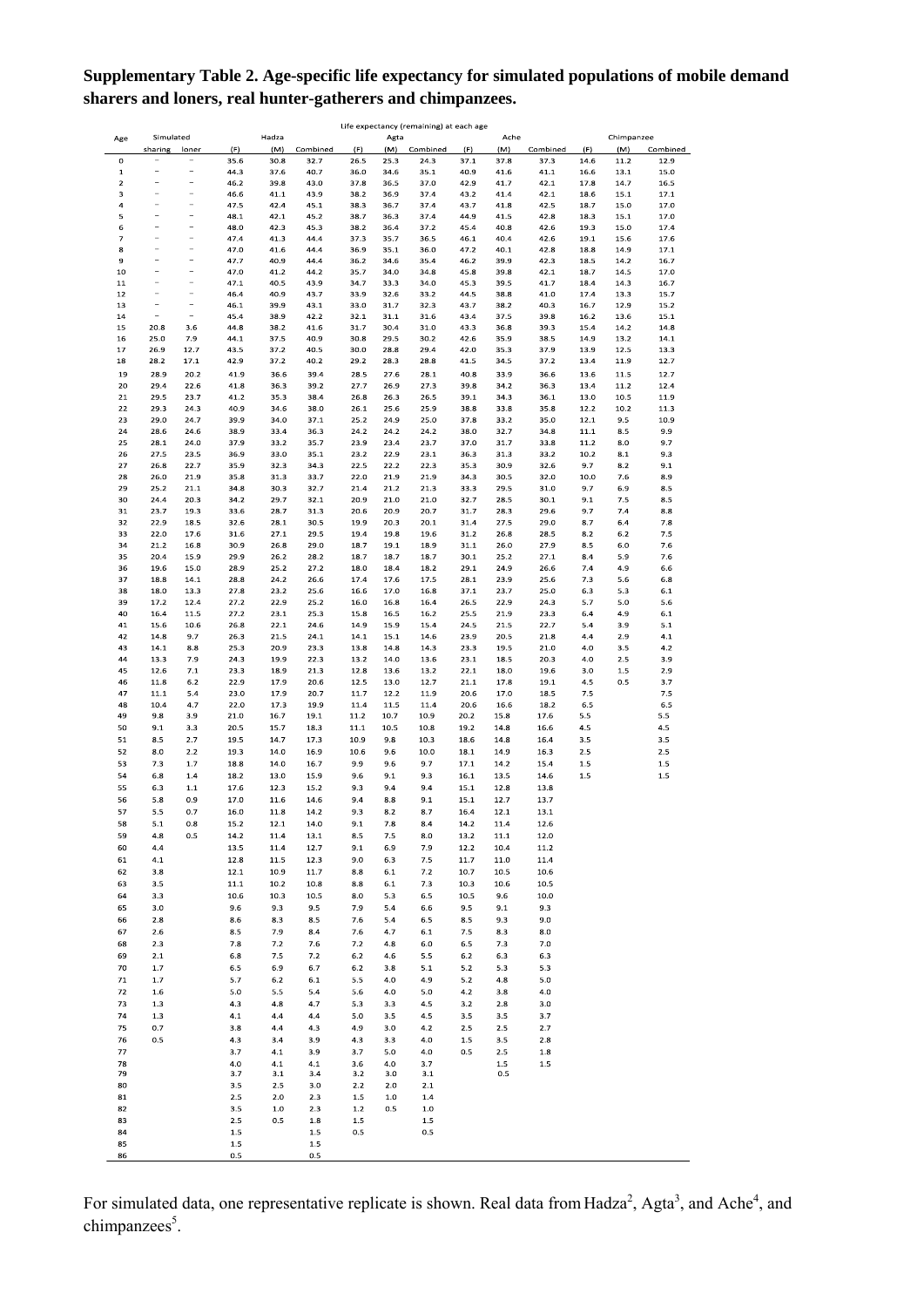#### **Supplementary Methods**

#### **Parameter Explorations**

**Environmental quality (***p***).** Supplementary Fig. 1 and 2 show that when fixed  $p \le$ 0.5, or variable  $p \leq [0.2-1.00]$ , all populations quickly go extinct including demand sharing populations, suggesting very harsh environmental conditions. When *p* values are intermediate (fixed  $p=0.6$  or  $p=0.7$ , variable  $p=[0.3-1]$ ), mobile demand sharing populations (with or without free-riders) survived to the end of the 1500 simulated years, while loners and sedentary demand sharers quickly went extinct. For high values of  $p$  (fixed  $p \ge 0.8$ , variable  $p$ )  $\geq$  [0.4-1.00], loners also survive to the end of the simulation, while sedentary populations still showed low survival (i.e. even in favourable environments with abundance of food). Sedentary demand sharing populations never survive to the end of the simulations even under 'ideal' environmental conditions  $(p=1)$ , demonstrating that demand sharing populations require movement in order to avoid the spread of free-riders. We therefore selected *p*=[0.3- 1.00] in our main simulations, which resulted in a daily probability of hunting success that closely matched data from real hunter-gathering populations (Table 1).

**Mutation rates**  $(m)$ **.** Supplementary Fig. 3 shows that our main result holds irrespective of mutation rate: when mutation rate is  $m=0.1$  or lower, mobile demand sharing populations (active hunters with free-riders) survive to the end of the simulation. Even when mutation rates are as high as  $m=0.5$  (i.e. 50% of free riders are introduced in each generation), the mobile population manage to survive for an average of 658 years. In contrast, sedentary populations do not survive whenever there is introduction of free riders through mutation. The only condition in which sedentary populations show high survival to the end of the 1500 years of simulation is when the environment is ideal  $(p=1)$  and there is no introduction of free-riders  $(m=0)$  (Supplementary Fig. 4). Sedentary populations seem to be are unable to avoid the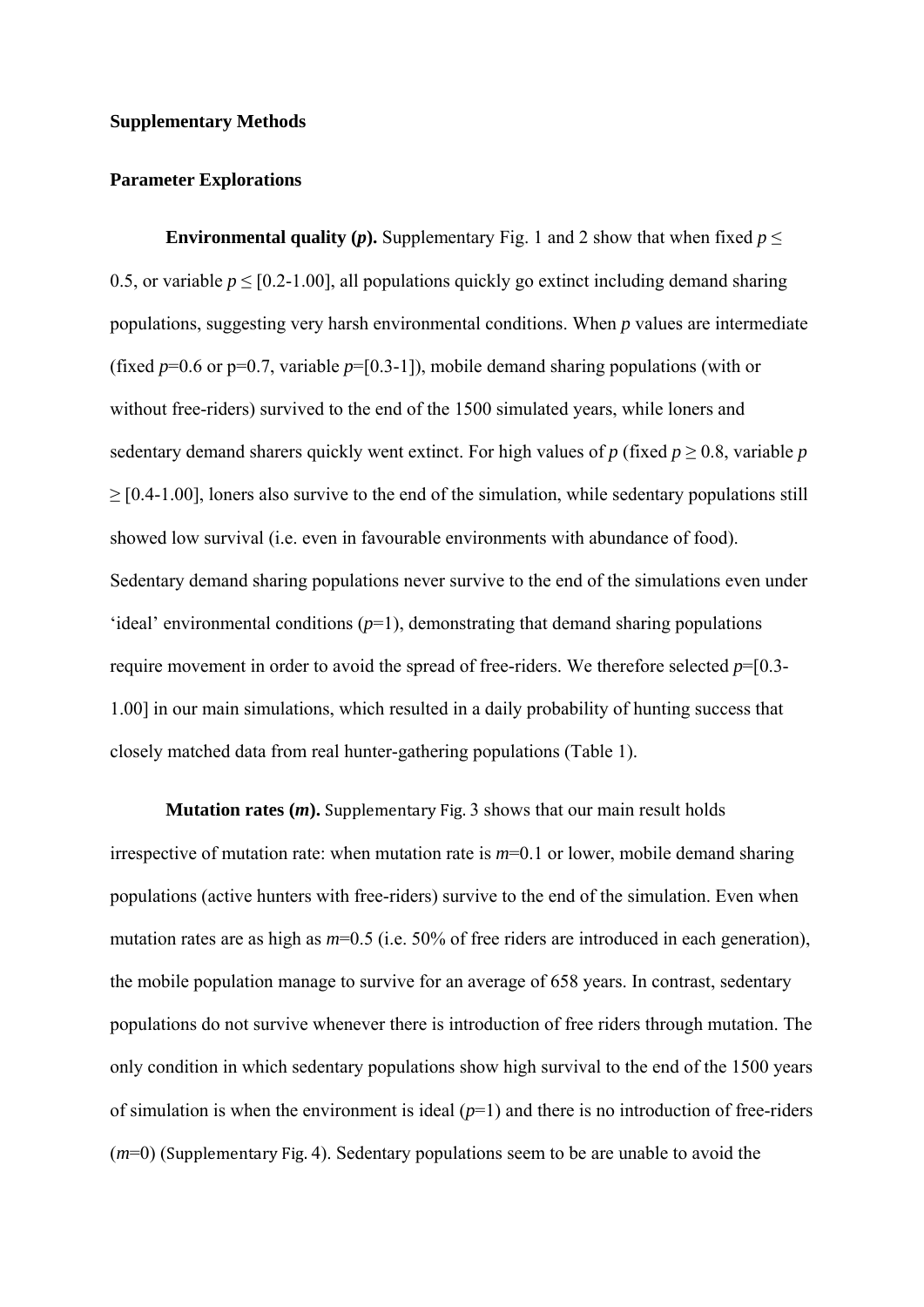spread of free-riders (even when they are introduced in very low proportions), and therefore constant movement is fundamental for demand sharing populations.

**Peak Hunting Ability (***peak*). Supplementary Fig. 5 shows plots for peak ability at ages 25, 35, 45, and the empirical production curve from Kaplan at al.  $^1$ . Varying age at peak hunting ability affects survival of demand sharing populations. Supplementary Fig. 6 shows that time to population extinction is reduced when hunting ability peaks earlier (25 years), due to earlier onset of decline in hunting ability, and later (45 years), due to lower initial value of hunting ability at independence and to the lower number of hunters alive at old age to reap the benefits of late-peaking hunting ability.

**Density Dependence (***dens*). Supplementary Fig. 7 also presents the same comparisons between mobile and sedentary demand sharing populations when density-dependence is set as  $(0.1)^{N-1}$  (very high),  $(0.5)^{N-1}$  (high), or 1 (no density-dependence). We observe that when the effect of population density is modelled as very strong (*dens=*0.1, or *dens*=0.5), both mobile and sedentary mixed demand-sharing populations quickly collapse. When density-dependence is removed (i.e. when *dens*=1), sedentary demand sharing populations increase survival, but are still more likely to go extinct before the end of the 1500 years of simulation.

*Location number (loc).* We also ran simulations assuming *loc*=5 (closer to what is found in groups such as the Hadza) and *loc*=30. The main results did not change (Supplementary Fig. 8). Time to extinction tends to increase with increasing location number. For all location numbers, demand sharing populations without free-riders show higher time to extinction than loners, and mobile demand sharing populations with free-riders have longer times to extinction than sedentary demand sharing populations. In addition, when location number is small (*loc=5*), mobile demand sharing populations with free-riders show lower survival compared to mobile demand sharers without free-riders. This is expected since fewer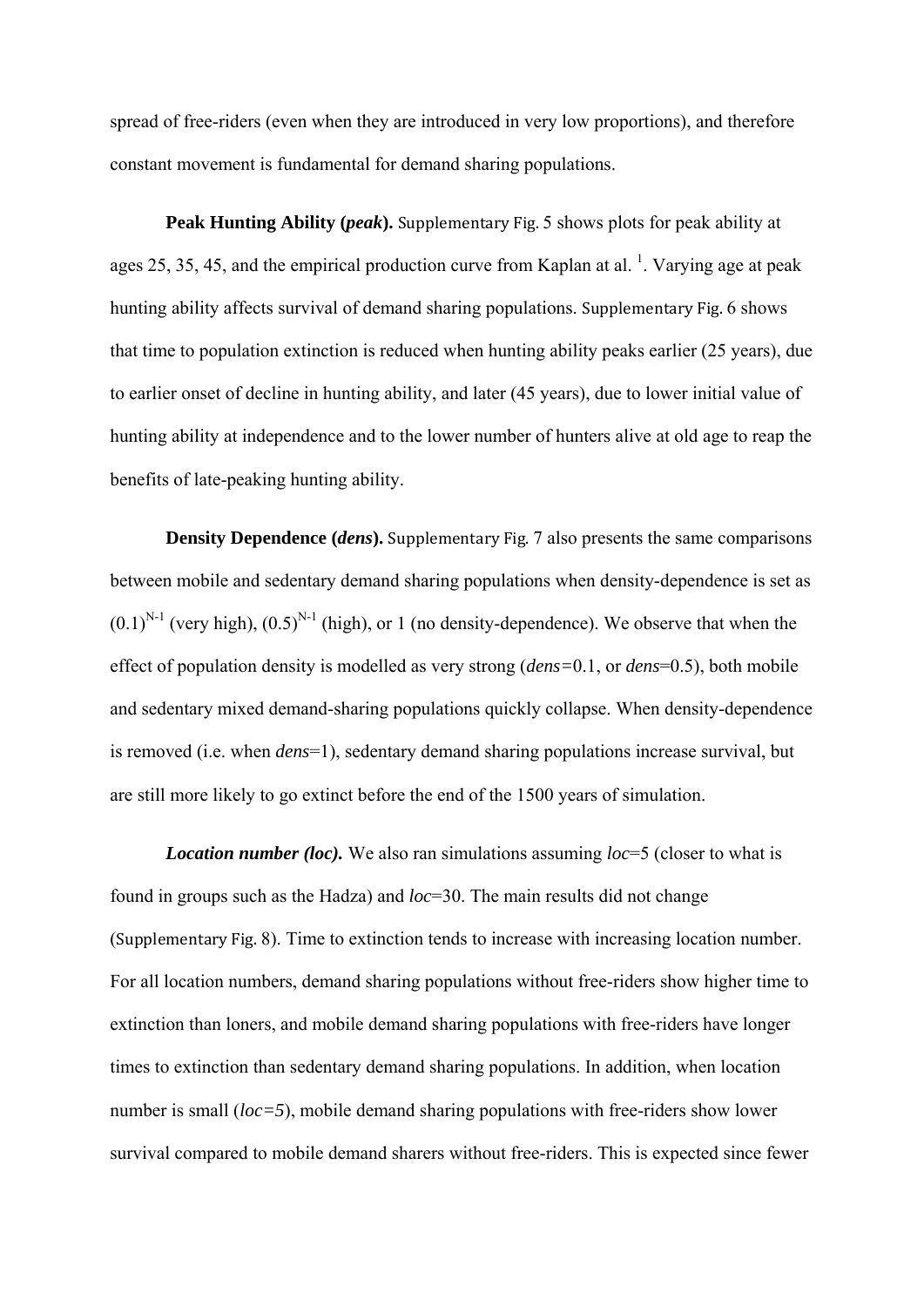locations represent in practice a reduction in mobility (at the limit, setting *loc*=1 would turn a mobile into a sedentary population). With reduced mobility, demand sharing populations undergo extinction more quickly. Mobile demand sharers without free-riders are not affected by location number and their time to extinction remains high. Loners show a slightly higher survival with increasing location number, due to reduction in density and thus in the effect of density dependence on hunting success, but not enough for populations of loners to avoid extinction before the end of the simulation. Finally, sedentary hunter-gatherers show short times to extinction irrespective of location number, as they are never able to move between existing camps to avoid free-riders.

*Value of a kill (k).* Supplementary Fig. 9 shows results of simulations when we vary the value of *k*. For all populations, a low value of kill (*k*=1) implies very low survival. For loners and sedentary populations, survival does not increase significantly even when the value of the kill is as high as  $k=10$ . In the case of the loners, this happens because since there is no sharing or storage the outcome of hunting remains unpredictable, still creating enough days of starvation for families to collapse. Sedentary populations also go extinct in a few generations even if *k*=10, since active hunters cannot move to other camps and avoid free-riders.

*Daily Maintenance costs (DC).* We have tested a range of parameter values (Supplementary Fig. 10). When daily maintenance costs are low  $(DC=0.1)$ , loner populations survive to the end of the simulations, while sedentary populations survive to an average of 600 years. This is because decreasing the costs of maintenance will reduce the chances of starvation when resources are scarce (which increases survival of loners) and will decrease the costs of having free-riders around (which increases survival of sedentary populations). When *DC* is increased to 0.75, maintenance costs are too high, and therefore even demand sharing populations collapse.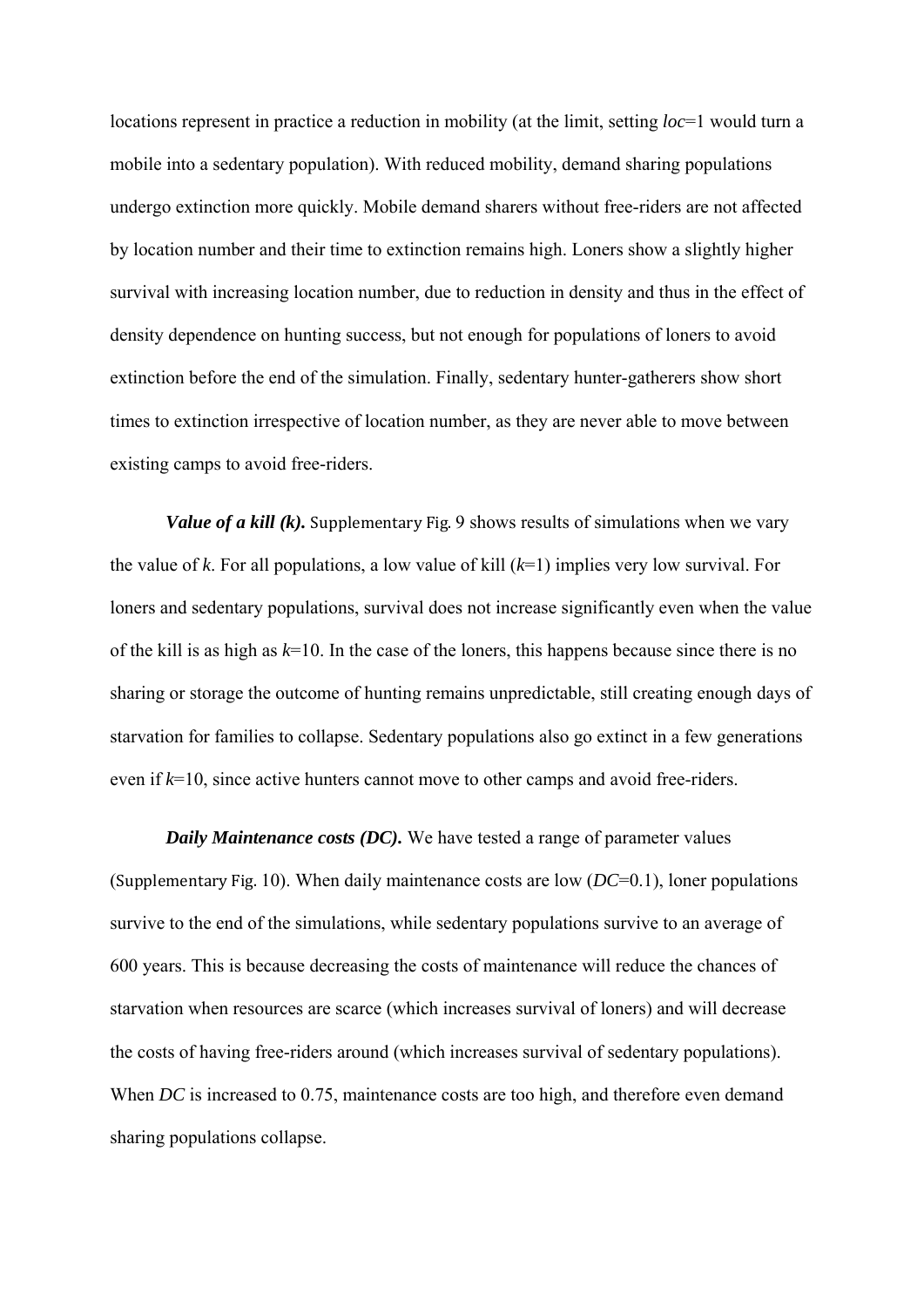*Hunting Costs (HC).* When hunting costs are lower (*HC*=0.1) demand sharing populations and loners survive, but sedentary populations still undergo quick extinction. The reason is that sedentary but active hunters incur low hunting costs, but not as low as freeriders (who rarely hunt), and the former are still unable to move away and avoid the latter. When hunting costs are high (HC=0.75), all populations die including demand sharing without free riders (Supplementary Fig. 11).

*Movement costs (MC)*. We have tested a range of parameter values and the mail results remain the same either when movements costs are reduced to *MC*=0.1 our doubled to *MC*=0.6 (Supplementary Fig. 12). In either case, demand sharers and demand sharers without free-riders survive, while loners quickly disappear. Only when movement costs are set to *MC*=1, corresponding to twice the value of daily maintenance costs, do all populations undergo quick extinction. Loners do not survive even when costs of movement are low (*MC*=0.1), suggesting that the limiting factor to their survival is not the cost of moving but the uncertainty of production. Sedentary populations are not included, as they do no incur movement costs.

*Maximum energy storage (f).* We have run simulations with storage levels up to  $f=30$ , equivalent to 2 months without food (Supplementary Fig. 13). Sedentary demand sharers populations fail to survive to the end of 1500 years even when *f*=30, suggesting that freeriding remains a challenge to survival of those populations. Loners on the other hand show a gradual increase in survival with increasing storage, with populations showing similar survival to demand sharers when  $f=30$ . This indicates that external storage can be an alternative to demand sharing under conditions of food uncertainty.

*Movement threshold (thresh).* Supplementary Fig. 14 shows simulations with different *thresh* values. High *thresh* values mean that an agent remains in a location only if the three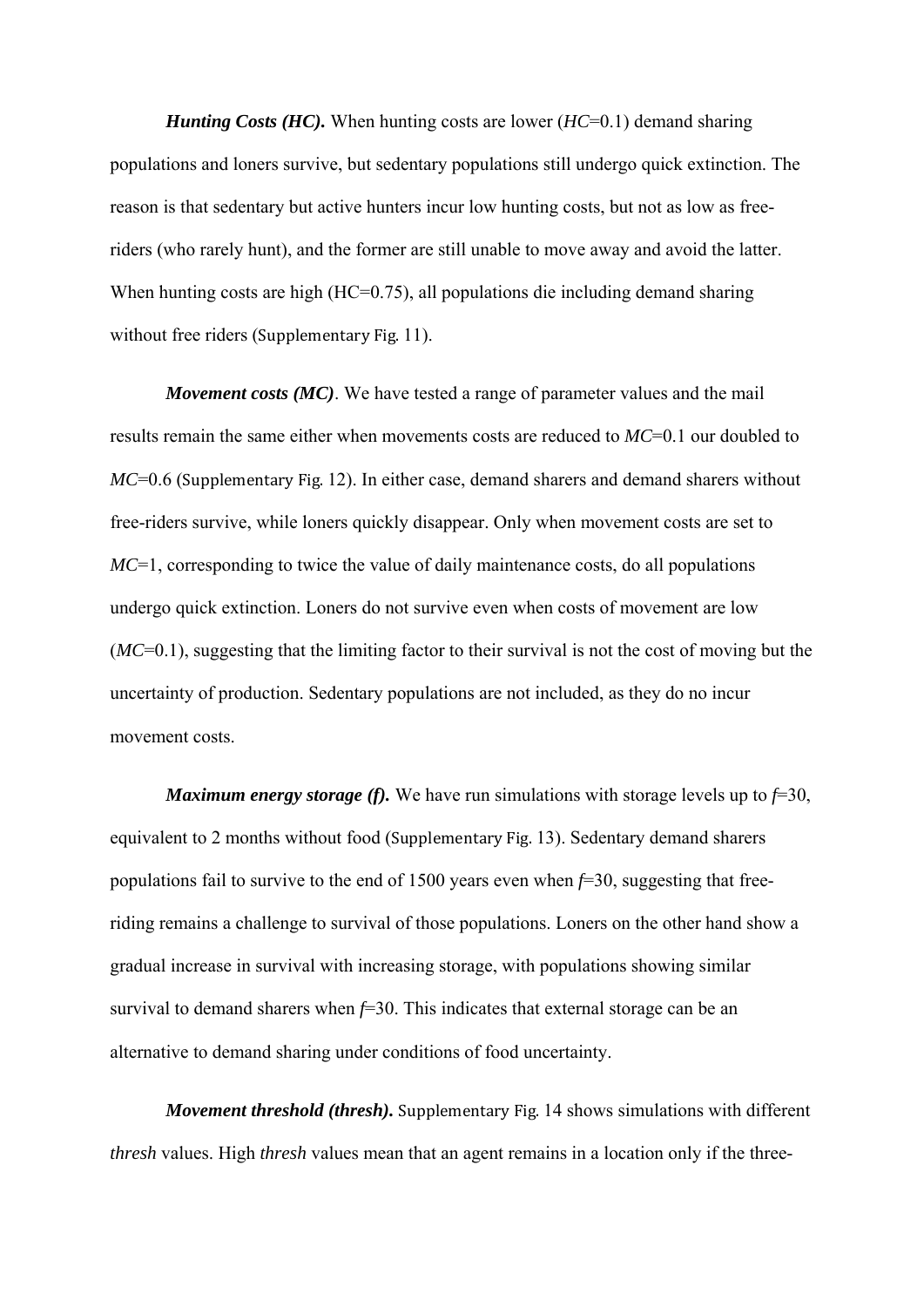day net income balance is very high (i.e. if a given camp is highly productive); a low value means that agents are very tolerant to low-quality camps and remain in a camp even when net income is low. We use a flat value of *thresh*=0.5 energy unit in our main simulations, because daily maintenance costs of an agent are set at *DC*= 0.5 too. This means that agents move to a new camp if they did not obtain enough energy for daily maintenance, on average, in the previous three days. Results show that the low survival of loners is not modified by variation in *thresh*. Demand sharers without free-riders always survive to the end of simulations even when movement threshold is increased by 10 or 20 times (*thresh*=5 or *thresh*=10), suggesting that they are able to maintain high energy incomes above movement threshold levels, possibly due to the absence of free-riders. Demand sharers with free riders are resilient to decreasing movement threshold to 0.1, but not to increasing it by 10 times. This is possibly because when *thresh* is increased to 5 or 10, frequency of movement increases and so do movement costs, making it difficult for active hunters (who will achieve their *thresh* limits earlier than free riders) to survive.

*Age at independence (age).* We ran simulations with age=10 and age=18 (Supplementary Fig. 15). Age at independency does not cause any difference in survival rates for sedentary or loner populations, as they quickly collapse. Demand sharing populations (with or without free-riders) collapse if age at independence is reduced to 10 years of age. This is because production levels of independent children at age 10 are lower than at age 15 years. When age of independence is set at 18, demand sharing populations without free riders survive to the end of the simulation (1500 years), while demand sharing populations with free riders have slightly reduced survival (1000 years on average). This is because although individuals are more productive and therefore more able to survive when they become independent at age 18, they take longer to reach peak productivity.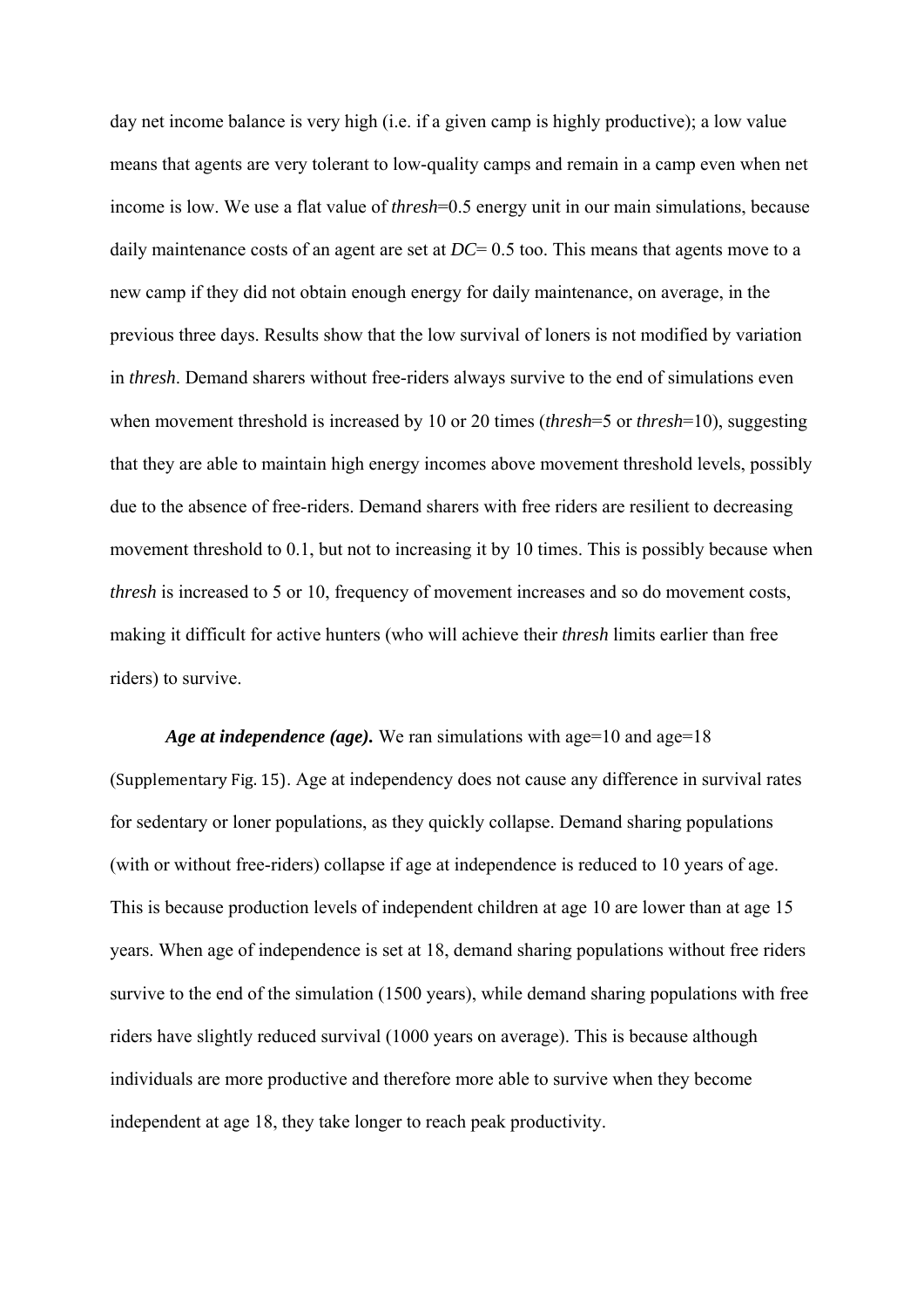*Reproductive threshold (RepT).* We have run simulations varying and the amount of energy required for reproduction (Supplementary Fig. 16). When *RepT*=15 (or 100% of the total storage) all populations collapse, since populations cannot possibly maintain an average energy balance at its maximum level *f*=15. When *RepT* is reduced to values between 1.5 and 10.5, all demand sharing populations (with or without free-riders) survive to the end of the simulation. Sedentary populations always collapse even when costs of reproduction are only 1.5 (or 10% of maximum fatness storage *f*), which indicates that costs of reproduction are not the main factor limiting the survival of sedentary demand-sharing populations. Loners respond better to variation in *RepT*, but only survive to an average of 730 years when *RepT* is reduced to 1.5 (10% of *f*). Therefore, even with very low costs of reproduction loners are failing to overcome the effects of variable and poor environments, since they don't have food sharing.